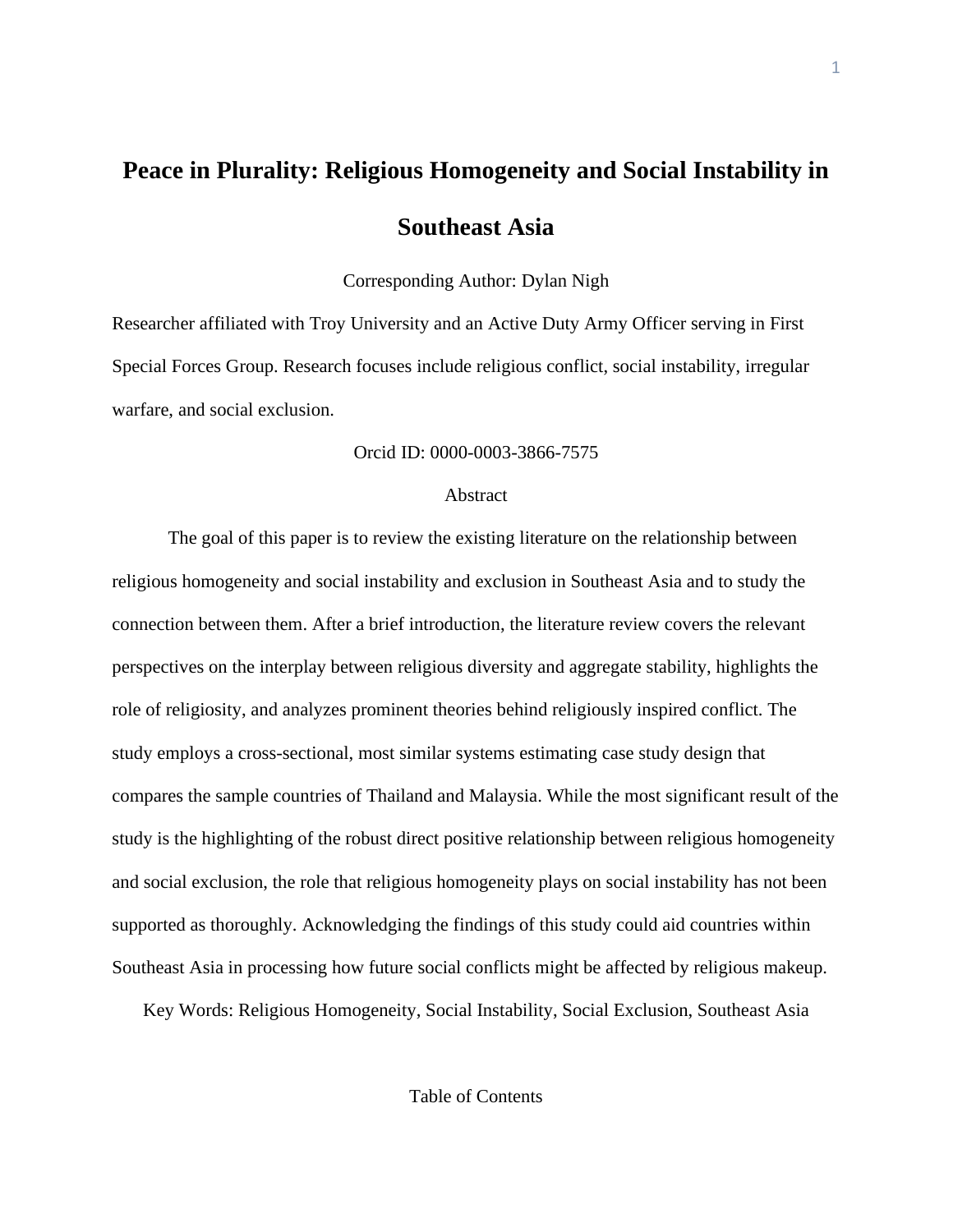| Introduction                              | 3                        |  |  |  |  |  |
|-------------------------------------------|--------------------------|--|--|--|--|--|
| <b>Literature Review</b>                  |                          |  |  |  |  |  |
| Faith as a Negligible Factor              | $\overline{4}$           |  |  |  |  |  |
| <b>Identity Through Belief</b>            | 5                        |  |  |  |  |  |
| Religious Revival in Public               | 6                        |  |  |  |  |  |
| <b>Response to Grievances</b>             | $\overline{\mathcal{L}}$ |  |  |  |  |  |
| Post-colonialism and Formative Rifts      | $\tau$                   |  |  |  |  |  |
| <b>Growing Pains</b>                      | 8                        |  |  |  |  |  |
| <b>Increased Friction Points</b>          | 9                        |  |  |  |  |  |
| Zealot Influence                          | 10                       |  |  |  |  |  |
| Religious Economy Model                   | 11                       |  |  |  |  |  |
| Current Paper's Role in Literature        | 11                       |  |  |  |  |  |
| <b>Research Design</b>                    | 13                       |  |  |  |  |  |
| Research Question, Theory, and Hypothesis | 13                       |  |  |  |  |  |
| <b>Explanation of Method</b>              | 15                       |  |  |  |  |  |
| <b>Conceptual Definitions</b>             | 15                       |  |  |  |  |  |
| <b>Identification of Variables</b>        | 16                       |  |  |  |  |  |
| <b>Measurement of Variables</b>           | 17                       |  |  |  |  |  |
| <b>Descriptive Analysis</b>               | 19                       |  |  |  |  |  |
| Findings & Discussion                     |                          |  |  |  |  |  |
| Recommendations & Conclusion              |                          |  |  |  |  |  |
| References                                |                          |  |  |  |  |  |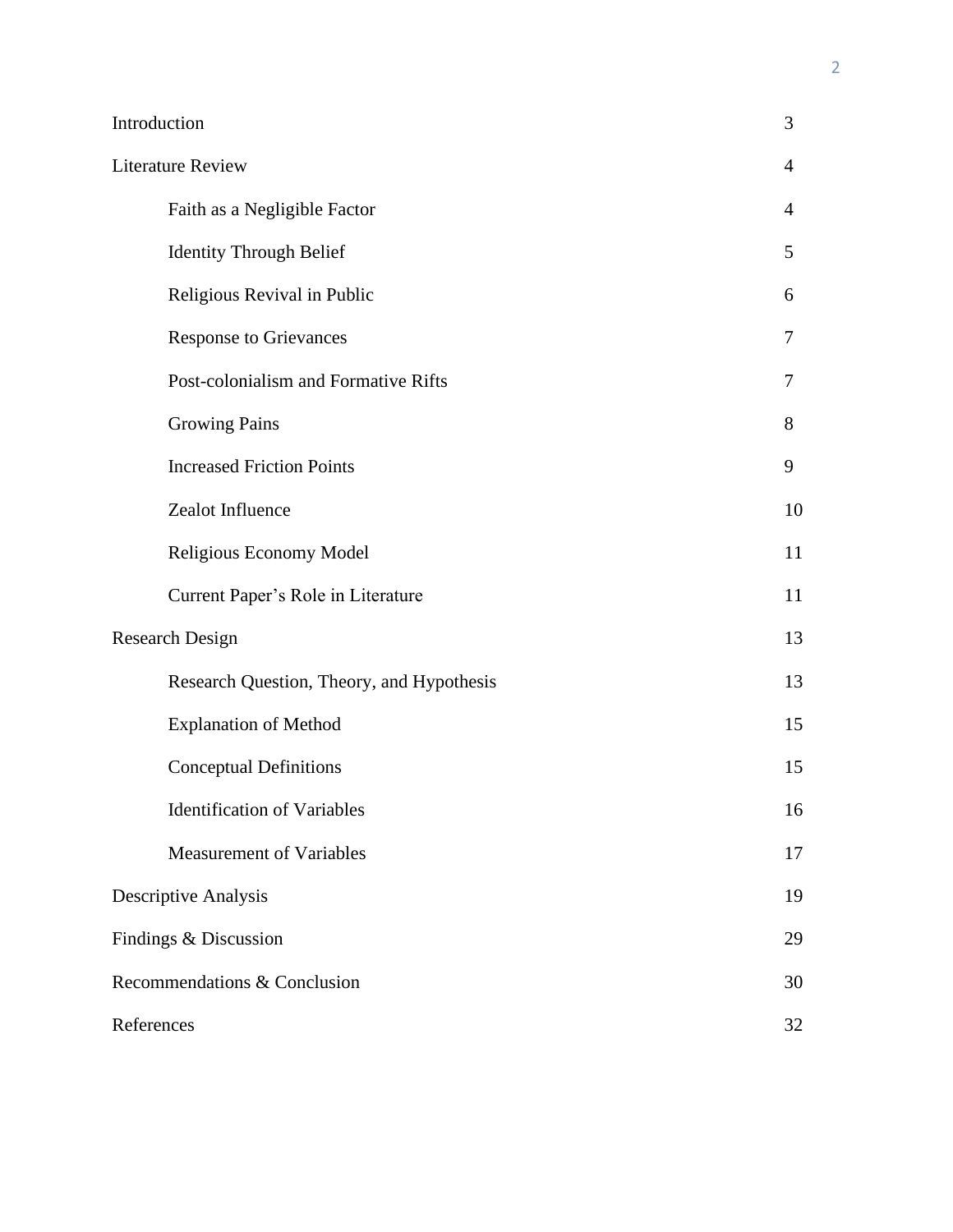## **Introduction**

Diversity has long been a central topic in the field of international relations, but an oversaturation of research focused solely on specific facets of diversity have left the literature ironically unified in the perspectives being espoused. The purpose of this paper is to add nuance to the conversation surrounding diversity and its role in the social stability of nations by proposing an answer to the research question "How does religious homogeneity affect social exclusion and instability in South East Asia?" Researching an answer to this particular question will work to isolate the effect of religious diversity apart from the more often studied ethnic and linguistic varieties and will identify how stability can often come at the cost of social exclusion in more homogenous nations. By studying the differences in social factors of Malaysia and its more religiously homogenous neighbor Thailand, this paper aims to identify the connection between religious representation and its  $2<sup>nd</sup>$  and  $3<sup>rd</sup>$  order effects on the social factors of a nation. The following section will consist of a review of the literature on the role of religion and religious diversity in the shaping of social trends, broken down into prominent schools of thought on the subject. Next, the paper will discuss the overall research design utilized, state the theory and proposed hypotheses, and offer insight into the concepts and variables used. Following that will be a descriptive analysis section that breaks down the data collected during the study, and a section dedicated to the overall findings of the study and a brief discussion of how they relate to the original research question and proposed theory. Finally, the paper will culminate with a conclusion that reviews the content involved, summarizes the main points, highlights the practical implications of the research, and offers possible directions for future research.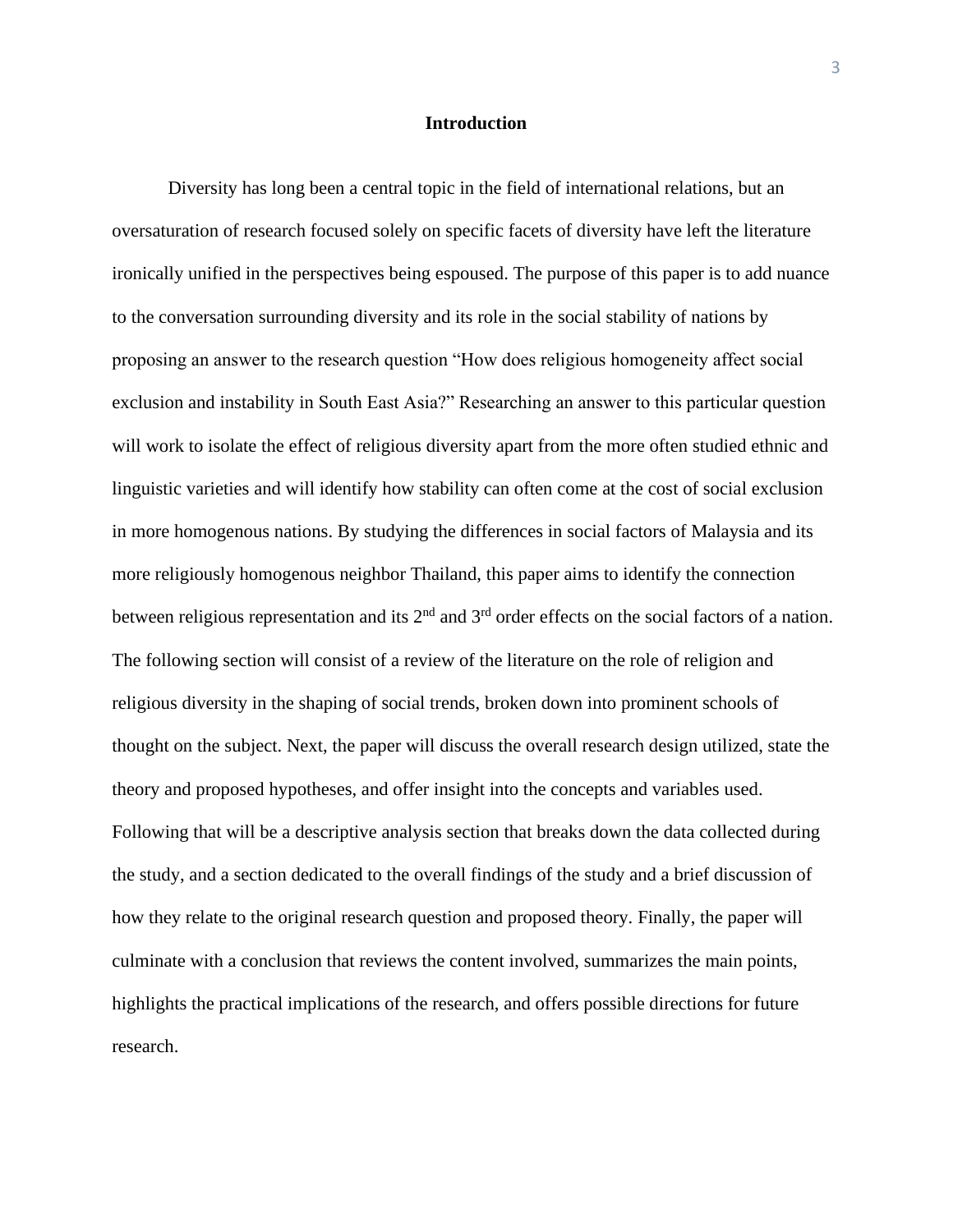## **Literature Review**

Religious belief plays a significant enough role in the interactions between individuals, groups, and nations to factor heavily in the literature of IR, with its connections to conflict and peace being of particular significance. While some key models or schools of thought have managed to gain widespread acceptance, the general rule has been that there are almost as many perspectives on religion's role as there are studies on the subject. Key divisions exist between those who view religion more as a tool for conflict instigation and those who see it primarily as a tool for conflict management, as well as between those who see religious diversity as more of a help or a hindrance to social prosperity and unity. Even the salience of religious diversity and religiosity are cause for argument, with the importance of their role varying greatly from author to author. This review aims to highlight exactly what makes religion's role so controversial in IR and the arguments put forth by the competing schools of thought. While the sections below are designed to be inclusive, the review writ large is far from comprehensive, and as broad of a subject as this calls for a sacrifice of nuance at times. The schools of thought below focus on the effects of religion and religious diversity on other societal factors and are supported by an appropriately diverse set of research models; Time-series quantitative research is used alongside logical arguments within descriptive case studies to solidify proposed connections between religion and conflict or prosperity. These sections show just how varied thought on the role of religion can be, with the first viewing it as largely unimportant.

#### **Faith as a Negligible Factor**

With the list of proposed sources of instability and intergroup violence being incredibly lengthy, it is no surprise that some have come to view religion's role as irrelevant. These authors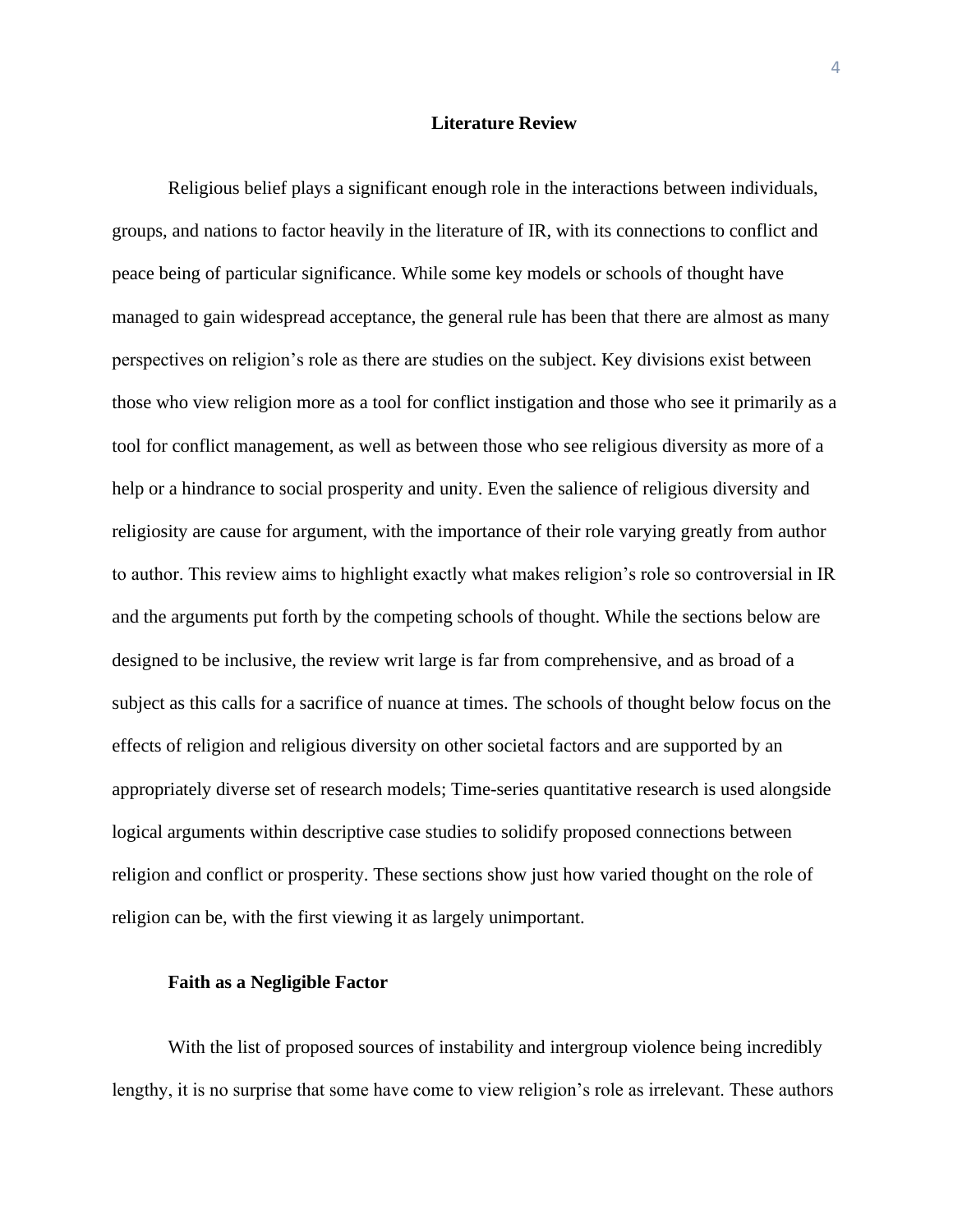place far more importance on factors such as ethnicity (Bormann, Cederman, & Vogt, 2017), economic prosperity, equity, or political ideology (Annett, 2001, Anyanwu, 1982, and Nilsen, & Hara, 2017). While the spread of this belief is difficult to track, as the lack of religion as a variable is far from conclusive negative proof, many largescale projects have highlighted the seemingly negligible role of religion in the study of societal trends (Cordesman, 2019, Fosu, 1992, and Leiden, 1965). Some see faith as a secondary motive or identifier in most groups of interest (Bormann, N., Cederman, L., & Vogt, 2017, and Nilsen, & Hara, 2017), while others yet view it as nothing but a confounding variable that historic studies simply failed to control for (Cordesman, 2019). Ultimately, this view has fallen out of favor in most relevant circles as the twin waves of growing religious revival and globalism have produced countless in-depth studies on the ways in which religion shapes the individuals and societies around it.

## **Identity Through Belief**

One major way in which religious beliefs have been shown to effect societal factors has been through the concept of identity. Studies of varying design have connected the importance of identity through religion with the behavior states and individuals are willing to partake in (Bognár, 2017, Kinnvall, 2004, and Weissbrod, 1983). Some have proposed that identity is usually formed through common social mechanisms, but that religion can serve as a substitute (Bognár, 2017). Regardless of how religious belief becomes an integral facet of an individual or group's identity, the result is believed to be an increase in instability and a generally negative affect on the societies that feature religious belief as a major aspect of shared identity (Riedl, 2012 and Seul, 1999). A major subdivide exists in this strain of thought over whether more homogeneity in the religious identity of a nation leads to less opportunities for conflict or if it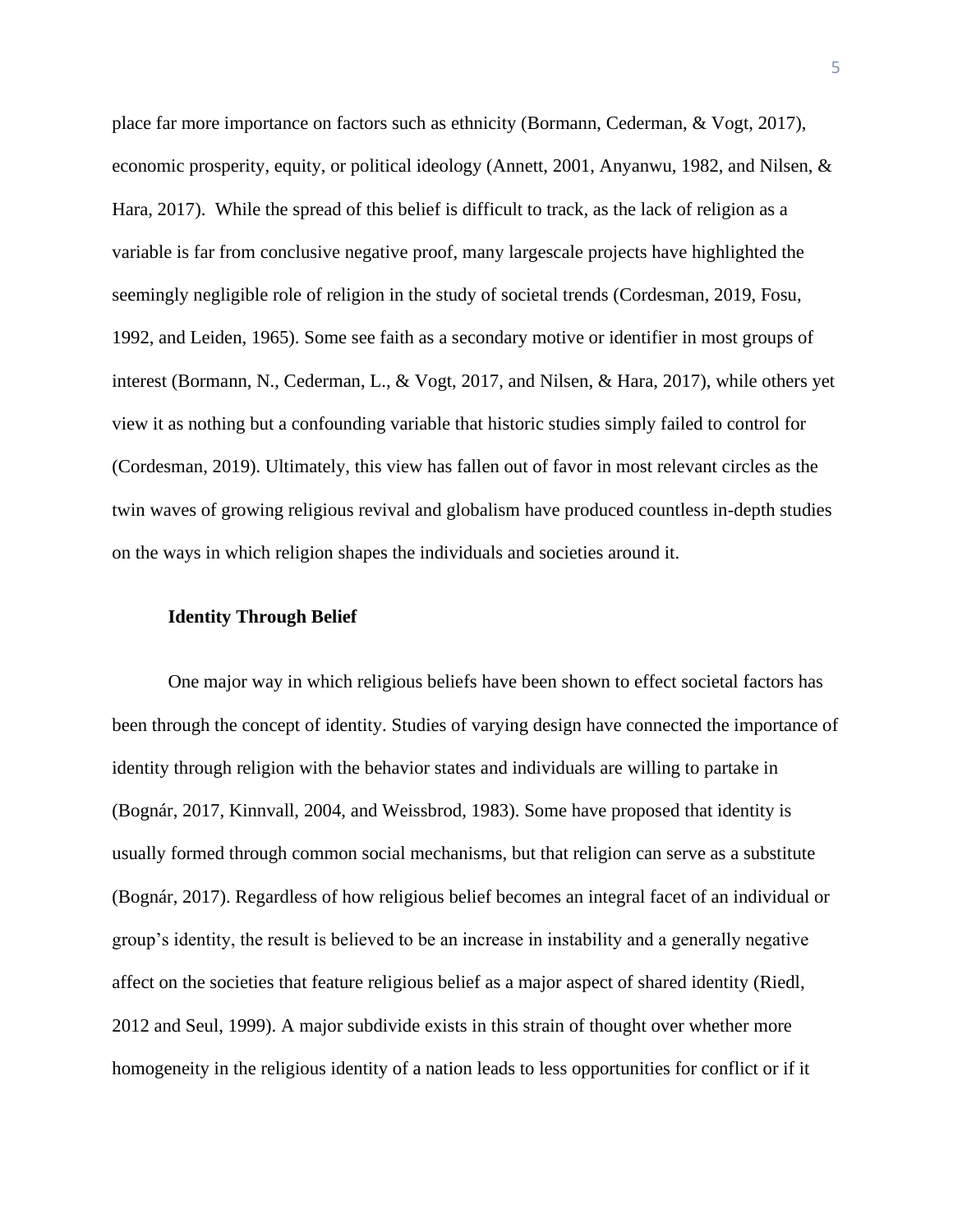simply emboldens believers of the majority religion to act out against minorities. A common application of religious identity is the creation of in vs. out groups, which certainly serves as the basis for intra and international conflict. (Gomes, 2013) supports the belief in the unifying power of a homogenous religious identity, while (Hirschl & Shachar, 2018) see religious identity as negatively related to stability at any level of analysis.

#### **Religious Revival in Public**

A major strain in the literature on religion follows the growing religious revival in multiple regions, which has affected the way in which public life is enacted in numerous countries. As this trend follows that of the growth of international democracy which was widely believed to have ended around 2006, the reaction has been to create a connection between a decrease in individual freedoms and the growth of religious based conflict. Multiple studies have theorized that a decrease in religious freedoms have led to violent division and conflict based on religious revival (Driskell, Embry & Lyon, 2008, Ferrara, 2011 and Grim & Finke, 2011). The spike in religious movements that highlight the "fall" of their society and the failure of democracy has therefore been connected to the ill-planned decisions of nations to deal with religious diversity or those who exist outside the societal norm. This connection has found fault in both secular democracies, as well as nations with state-religions cracking down on minority faiths (Grim & Finke, 2011). In this manner, it is the reaction to religious groups that lack national control that causes a resurgence of more religious fervor and interfaith violence. While the connection between the two accepted trends above is far from tenuous, those who highlight it have rarely made such solid cases for whether this says anything about the direct role of religious diversity.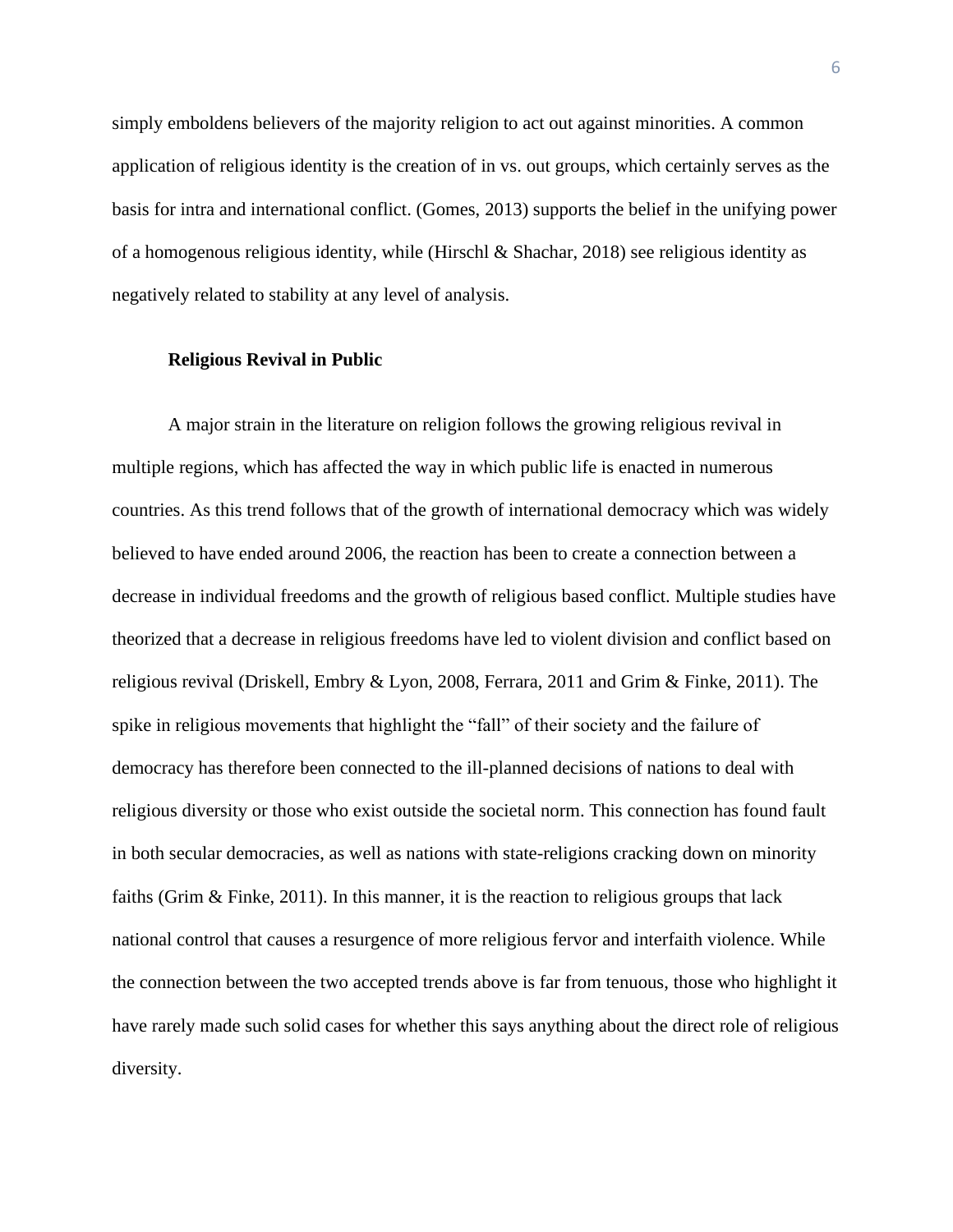## **Response to Grievances**

One of the most widely accepted models for the rise of social instability and even the development of insurgencies has been the grievance model, which posits that unrest stems from the grievances of groups experience some variation of depravation (Basedau, Fox, Pierskalla, Strüver  $\&$  Vüllers, 2017). While only a small minority of the quantitative and case studies dedicated to this model focus or mention religion, the basic pattern remains the same: minority groups experience a disparagement between their expectations and their actual treatment in their larger society, resulting in an increase in unrest and conflict. (Fox, 1999 and) identify this pattern in regards to religious groups across multiple regions featuring varying combinations of religious groups. While in-depth studies by (Dowd, 2015, Hoffman & Jamal, 2014 and Fox, J. (1999) have made the perspective more robust, dissenting opinions like that of (Basedau, Et Al., 2017 and Kilavuz, 2020) and others aim to disprove the connection between religious discrimination and instability. (Basedau, Et Al., 2017) even attempts to break down part of the accepted pattern, finding a statistically significant connection between cases of discrimination and higher levels of grievance, but showing no such connection between such grievances and political violence. This study effectively challenges the intellectual monopoly of the grievance model and the importance of deprivation in minority cases. Anecdotal evidence and the results of its logistic regression show that opportunities through minorities' relative size and state capacity play a much larger role than previous models account for. This very finding is also mentioned in multiple other studies, even if their overall findings differed greatly (Huber, & Basedau, 2018 and Ogwang, 2020).

## **Post-colonialism and Formative Rifts**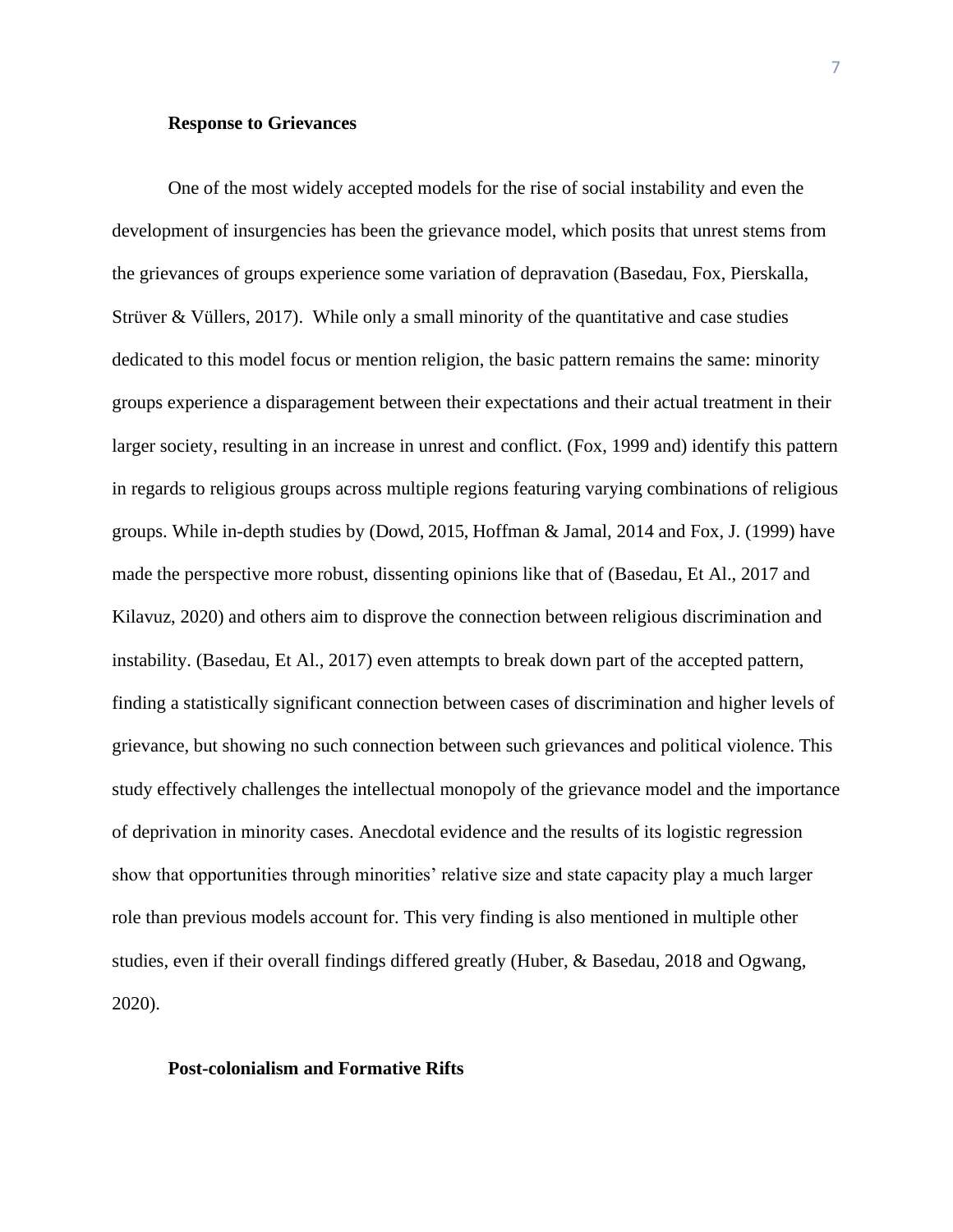While some theories largely dismiss the role of religion in favor of other explanatory factors for societal unrest, others incorporate religious divides and many others into an overarching theory on why some nations continue to experience internal conflict. This theory posits that the instability experienced in countries with differing groups that feature a plural history is simply engrained in their cultural DNA (Bose, 2003). The main concept is that these divides are "formative rifts" which have existed prior to the creation of the nation and that are therefore far more difficult to eliminate than most would anticipate (McAtackney & Palmer, 2016, and Van der Veer, 2002). It would then follow that the diverse nature of a nation at the time of its creation is a far more important factor in its later stability than the level of religious homo or heterogeneity it later developments. This theory has been especially poignant in the case of post-colonial nations, where outside forces have led to the awkward consolidation of often disparate linguistic, ethnic, and religious groups. (Van der Veer, 2002) argues that the study of such postcolonial nations cannot be divorced from the international aspects that shaped them and that religion is no exception. The role of religion in these post-colonial nations has only grown, as well as the role of religious imagery and wording in political life. These trends have grown into the transnational space and threaten to increase violence (Mohamedou, 2018). Multiple studies under this school of thought have argued that the study of South Asian nations must include a focus on colonial history, the current global environment, and the growing and international role of religious movements (Bose, 2003, and Van der Veer, 2002).

## **Growing Pains**

A school of thought similar to that of formative rifts is that of cultural growing pains, wherein growing instability is caused by a middling period of religious diversification, rather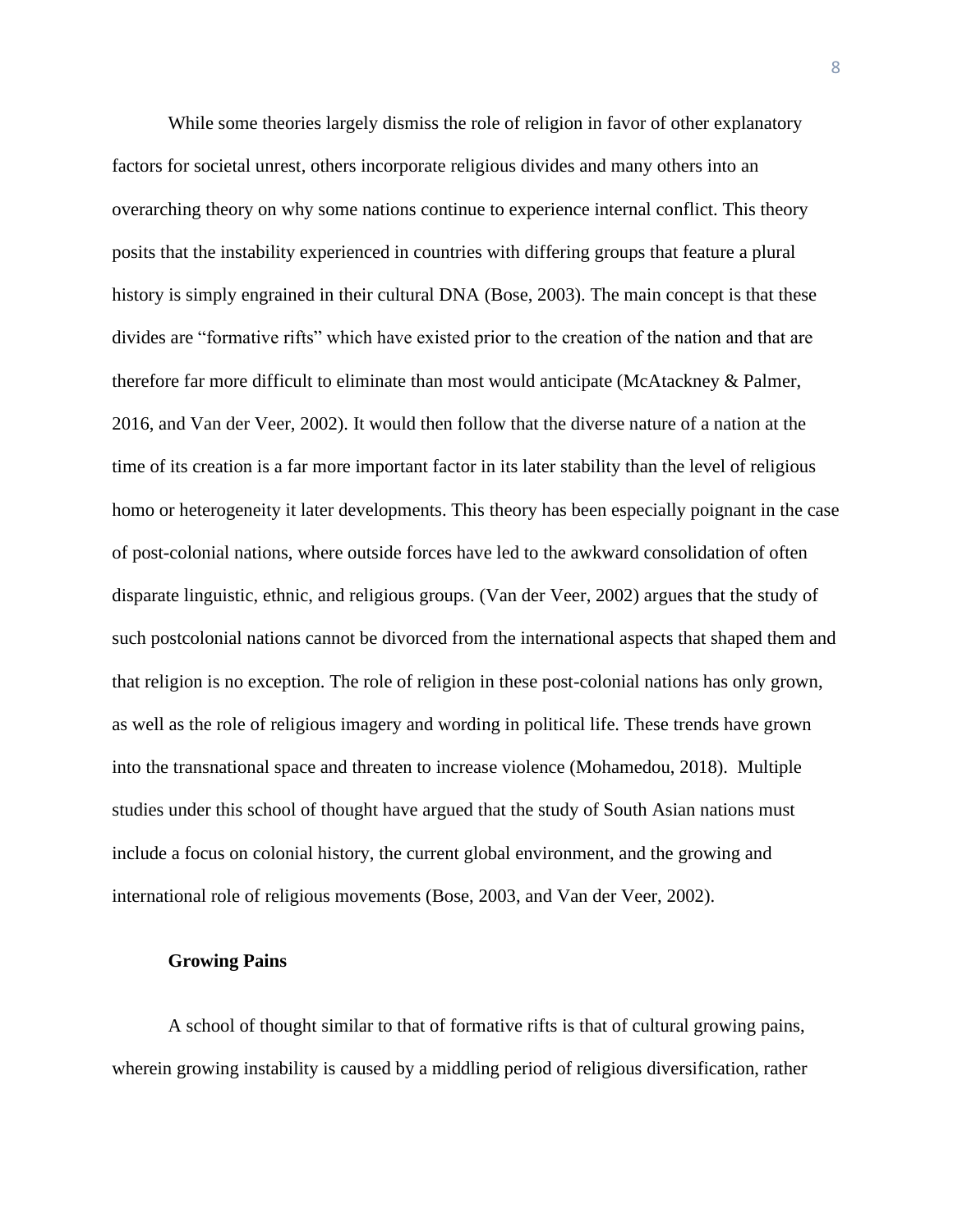than being inherited from a country's origins. The idea is that as a religiously homogenous nation begins to experience diversification due to outside factors, the normative and power-based shifts that occur will temporarily throw off the cultural balance of the nation (Kanas & Martinovic, 2017 and Tamney & Condran, 1980). This period of change will inevitably lead to an increase in instability and cases of exclusion, but will subsequently lead to a final period of more stable pluralism. Cases in support of this pattern have been highlighted in multiple regions, with the case of Indonesia even being made in Southeast Asia (Basedau & Koos, 2015 and Tamney & Condran, 1980). This approach appears to lack widespread support and would most likely benefit from an increase in application to understudied regions to add further validity. It is important to note that although this theory hinges on the connection between instability and religious diversification, it ultimately sees pluralism as a more stable structure than the original homogeneity seen in case nations.

#### **Increased Friction Points**

One major school of thought in support of the connection between increased religious heterogeneity and instability is that of cultural "friction points". The main concept of the school is that nations with more diverse religious populations feature increased opportunities for negative interactions between differing groups that are often at odds over resource competition (Arianti, Sobirin, Yaoren, Mahzam, Bashar, Chalermsripinyorat, & Nasir, 2020). These "friction points" add to aggregate distrust and eventually lead to widespread instability and the organized exclusion of less represented groups (Hirschl & Shachar, 2018 and Gomes, 2013). While this theory has been backed by multiple quantitative studies, a few key cases have revealed some controversial issues. (Dowd, 2016) revisits the author's last attempt at explaining the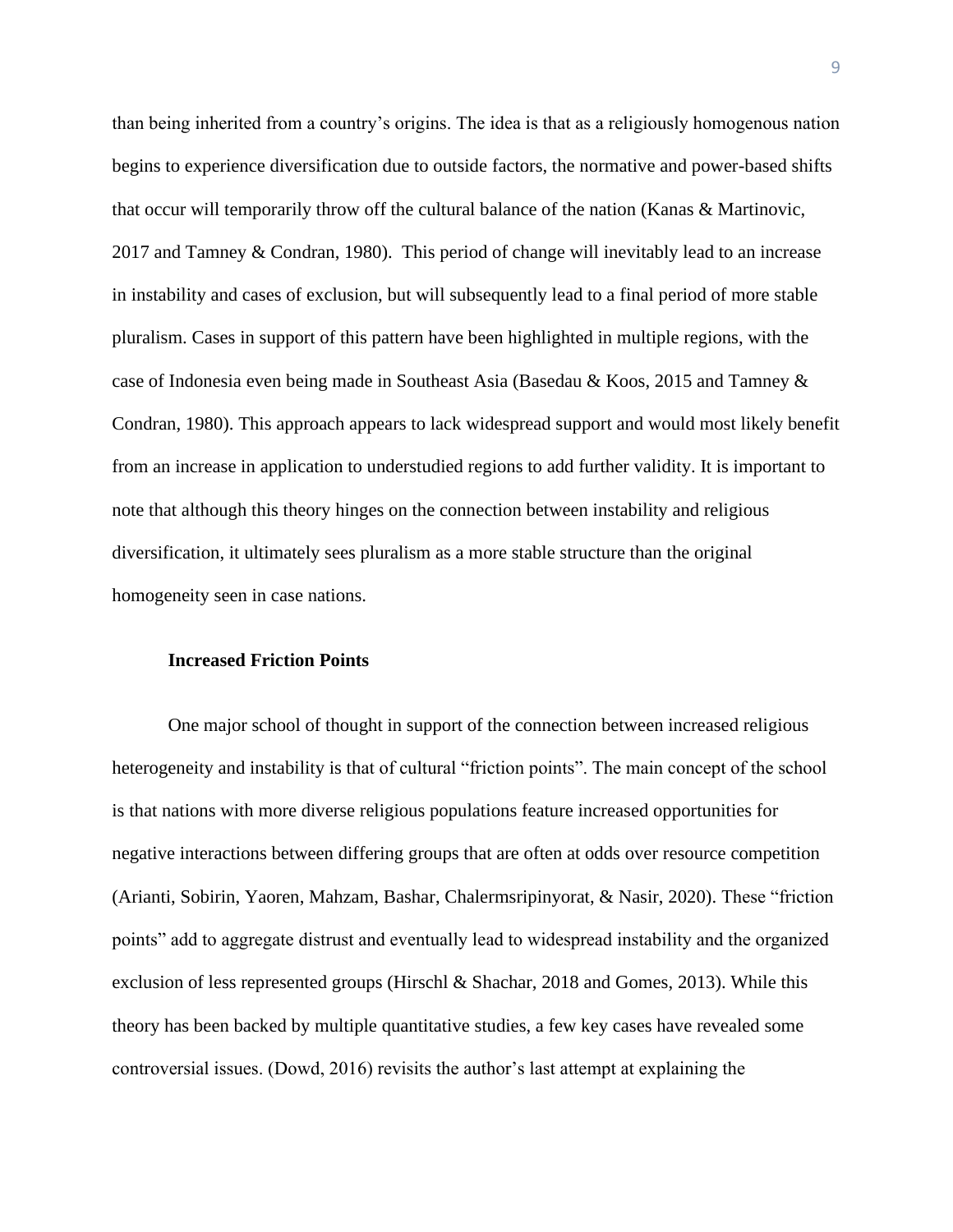interreligious violence in Nigeria and finds that a subnational follow-up study revealed the most heterogeneous regions where actually the most peaceful. These findings and others point to the importance of applying analysis at multiple aggregate levels to determine the robustness of original findings.

## **Zealot Influence**

Studies under this school of thought apply Rene Girard's mimetic theory of desire to the connection of religious zealots and violence in international relations. The power of zealots is said to be the power of mimetic desire, which unifies individuals into galvanized groups and provides outsiders as scapegoats for shared frustrations (Basedau, Pfeiffer & Vüllers, 2016 and Troy, 2013). These concepts fit into realist theory if some concessions are made for constructivist aspects. Religion is often shown to be a form of identity politics (much like in the identity section above) in the first and second image (man and state), but to only have indirect consequences on the third image (war). While the mimetic model is not always mentioned directly, the following tenants of this approach are routinely included in relevant studies: individuals seek purpose and unity in times of uncertainty or imbalance, their actions increase this said imbalance until a truer sense of unity is reached, only for this unity to eventually devolve again due to the recurrence of uncertainty. While this approach focuses mostly on the importance of religious zeal (religiosity), it often ties this increase in zeal to the empowering nature of religious homogeneity, which emboldens members of the majority group to act out against minority groups more feverishly and without fear of repercussions (Basedau, Pfeiffer & Vüllers, 2016 and Qurtuby, 2012). This model also touches on the concept of counterterrorism, as minority groups that are unable to seek purpose and positive social change through the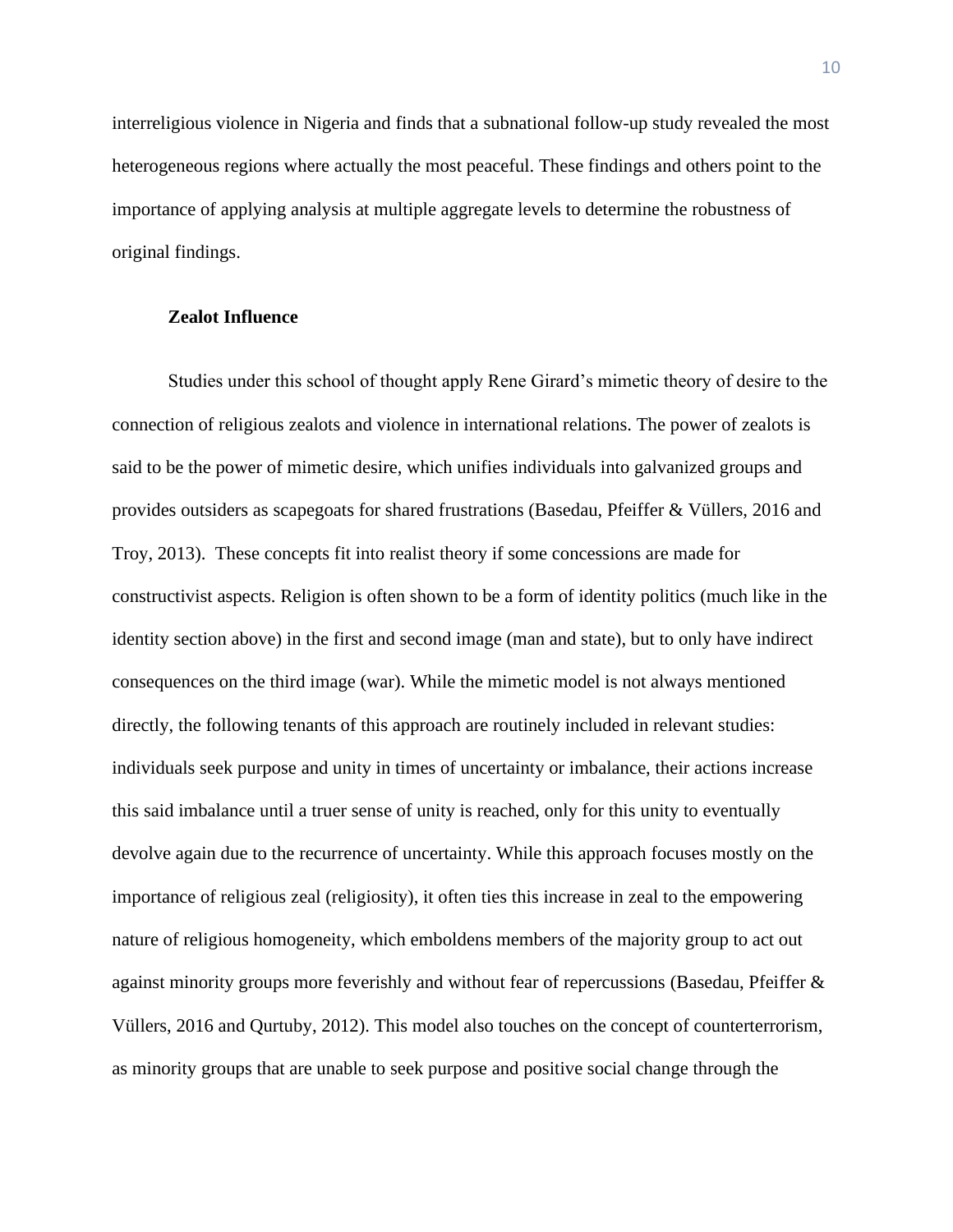political and cultural pathways made accessible through pluralism instead seek them from asymmetric tactics against the more powerful religious majority (Arianti, Et Al., 2020).

## **Religious Economy Model**

This model places religious groups in an economic framework, which sees them competing for "customers" and space in a market place of ideas (Bankston, 2003). Many studies based on this model work to connect variables such as social stability or human development to the level of religious freedom in a nation (Maoz, & Henderson, 2020). This often results in a supposedly strong connection between religious heterogeneity and positive trends in economic development and social stability, but there are key areas that have been left unexplored by the model thus far. This model highlights the importance of religious heterogeneity in shaping religious freedom, but neglects to include non-religious groups and movements that can affect this and quality of life. Thus, the role of secularism is largely overlooked, but the case against religious homogeneity is made abundantly clear. Many relevant studies seemingly show that religious diversity increases religious freedom as well as human security, and additionally find a strong correlation between larger populations and less religious freedoms (Grim & Finke, 2011 and Maoz, & Henderson, 2020).

## **Current Paper's Role in Literature**

While the literature on the connection between religion and conflict/instability is clearly robust and varied, there currently exist gaps in need of further explanation. One such gap involves the connection between religious homogeneity and social instability and exclusion. Much work has been done to show how increased religiosity can lead to stronger social divides,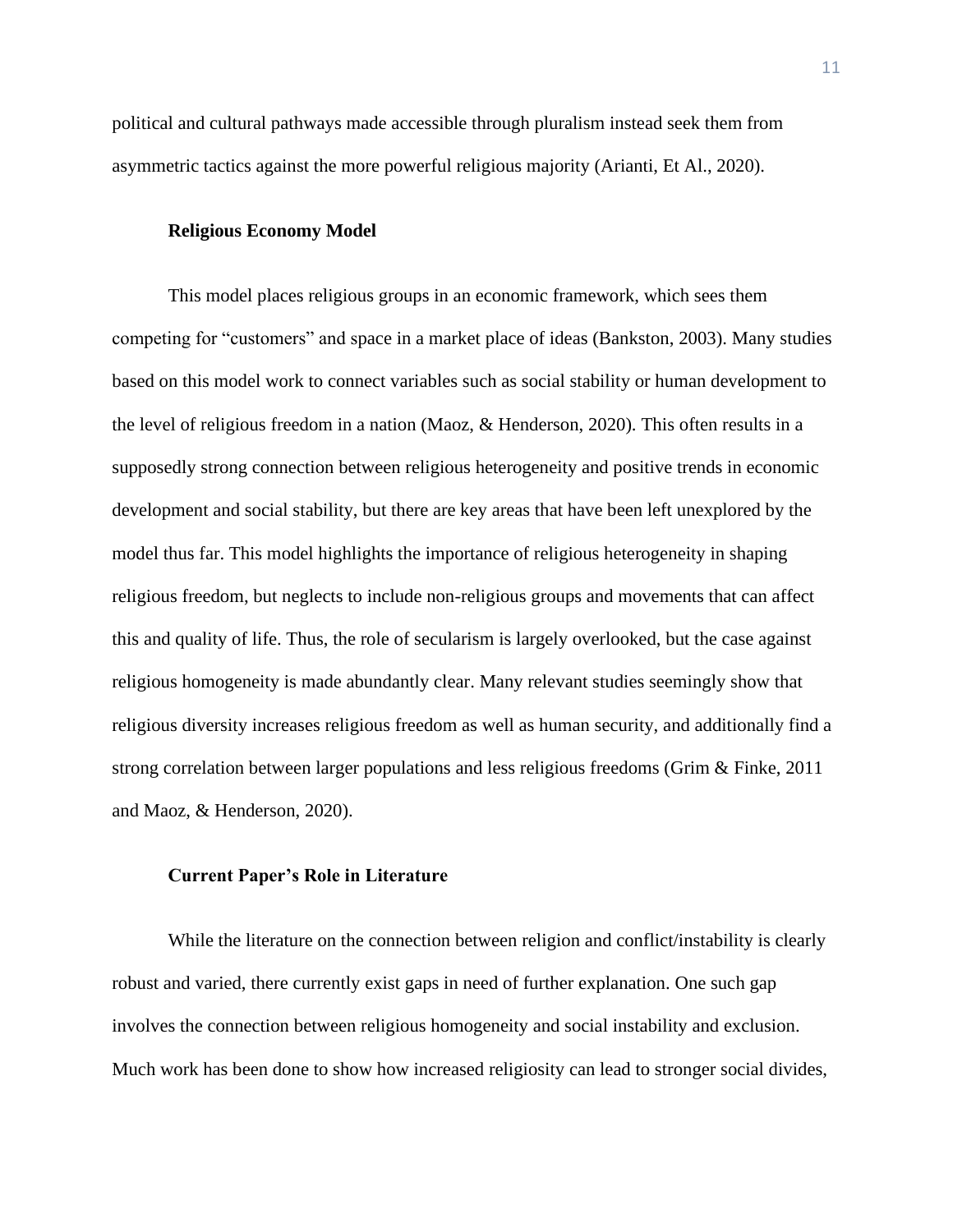but less conclusive work has been done on the role that religious diversity plays. This paper aims to further add validity to the connection between religiously homogenous regions/nations and the presence of conflict and exclusion between the represented faith groups. While studies on the subject have been conducted with nuanced results in regions like East Africa (Dowd, 2016) and the United States (Brown & Brown, 2011), these and other similar studies have almost exclusively focused on areas saturated with two or three religions or on minor sectarian splits. In focusing on the highly eclectic region of Southeast Asia, this study aims to highlight the different outcomes experienced by similar countries that feature strikingly different levels of religious representation. While nations like the Philippines and Thailand feature monolithic religions in the form of Catholicism and Buddhism respectively, neighboring states like Malaysia and Indonesia record a much more balanced religious make-up with representation from every major faith and even smaller groups endemic to the area. By utilizing nations from this diverse region, this paper will add to the results of previous studies that drew from more simplistic samples. This paper will also fill the much-needed role of exploring how religious diversity, or a lack thereof, affects aggregate levels of social exclusion. By highlighting the interplay between stability and exclusion, this study examines how stability in homogenous nations may come at the cost of the social exclusion of minority groups. This study also works to differentiate between the multiple forms of diversity and analyze the specific role of religious diversity, as the current literature predominantly focuses on ethnic diversity and fails to account for nuance. This imbalance in the literature has been stated succinctly by (McCauley, 2017) and is accounted for in the cases chosen for this study. Ultimately, the goal of this research is to increase understanding of how religious homogeneity affects social instability and exclusion, especially in the region of Southeast Asia; a subject which has yet to be covered directly.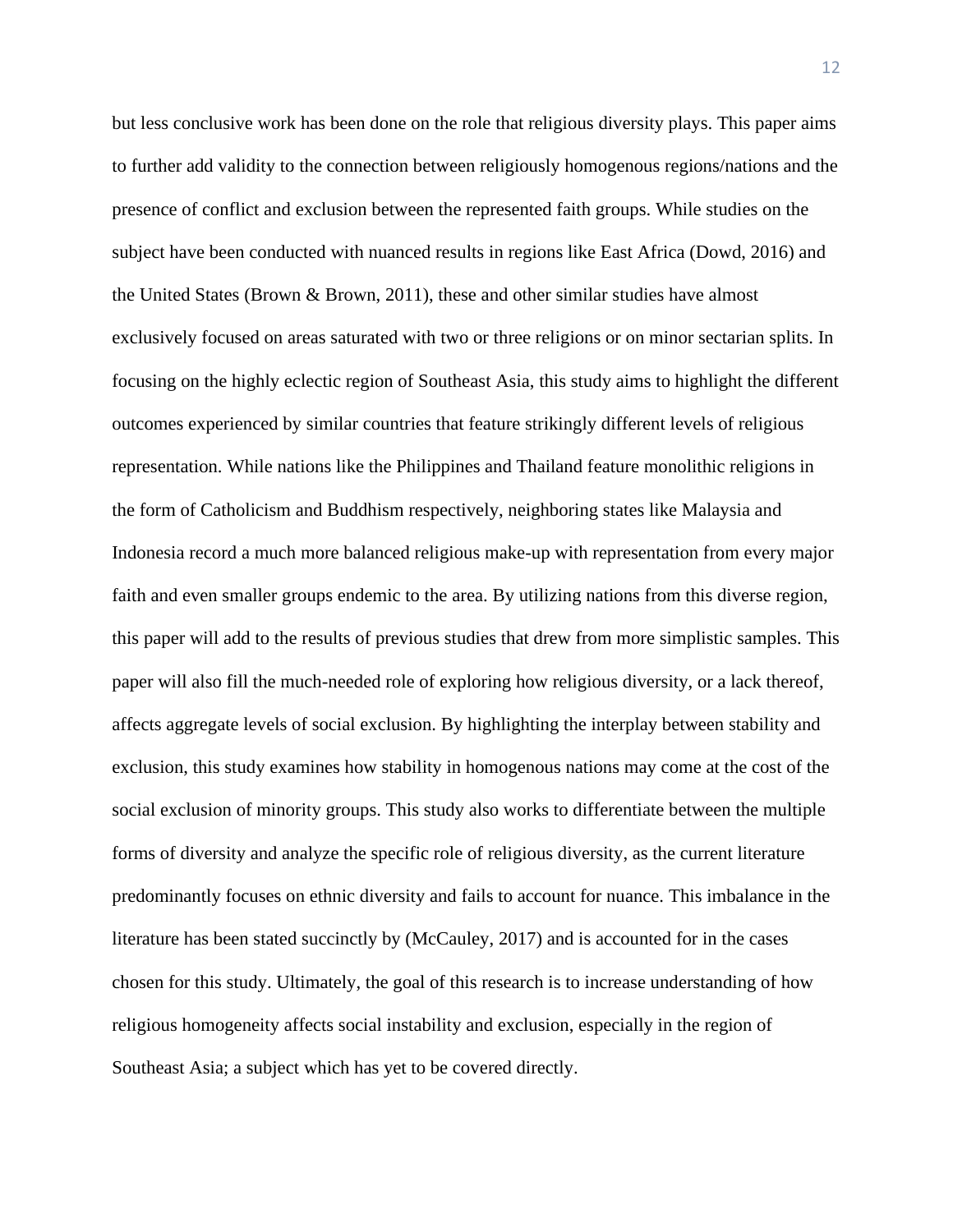## **Research Design**

## **Research Question, Theory, and Hypothesis**

This paper seeks to answer the following research question: how does religious homogeneity affect social exclusion and instability in South East Asia. The proposed theory of this paper is that increased levels of religious homogeneity marginalize existing minority faith groups by robbing them of traditional forms of representation and protection and by emboldening those in the majority faith to undertake informal methods of discrimination against them, thus increasing social instability and exclusion. The logic of this theory is that more pluralistic nations like Malaysia tend to feature a more egalitarian strain of governance and are more often forced to offer legitimate methods of representation to the various faith groups represented. This ensures that the grievances of all faith groups are given some level of official recognition and even the possibility of resolution, while the government and ruling majority in more homogenous countries like Thailand have far less of an incentive to offer any existing minority faith groups formal venues for representation and inclusion. Instead of leading to a state of peace, this religious homogeneity would thus lead instead to higher levels of exclusion of minority groups and a resulting increase in instability. While little direct research on the subject has been undertaken, other possible answers can be extrapolated from the research. It could be that increased chances of conflict naturally come with the sort of interactions between religious groups seen at the political and social levels in more diverse nations. It is also worth noting that the sense of impunity that comes with having a significant religious majority may lead to more severe tactics that work to suppress acts of rebellion. the first possible answer is handled through the use of multiple indexes for measuring the dependent variables so that their relationship with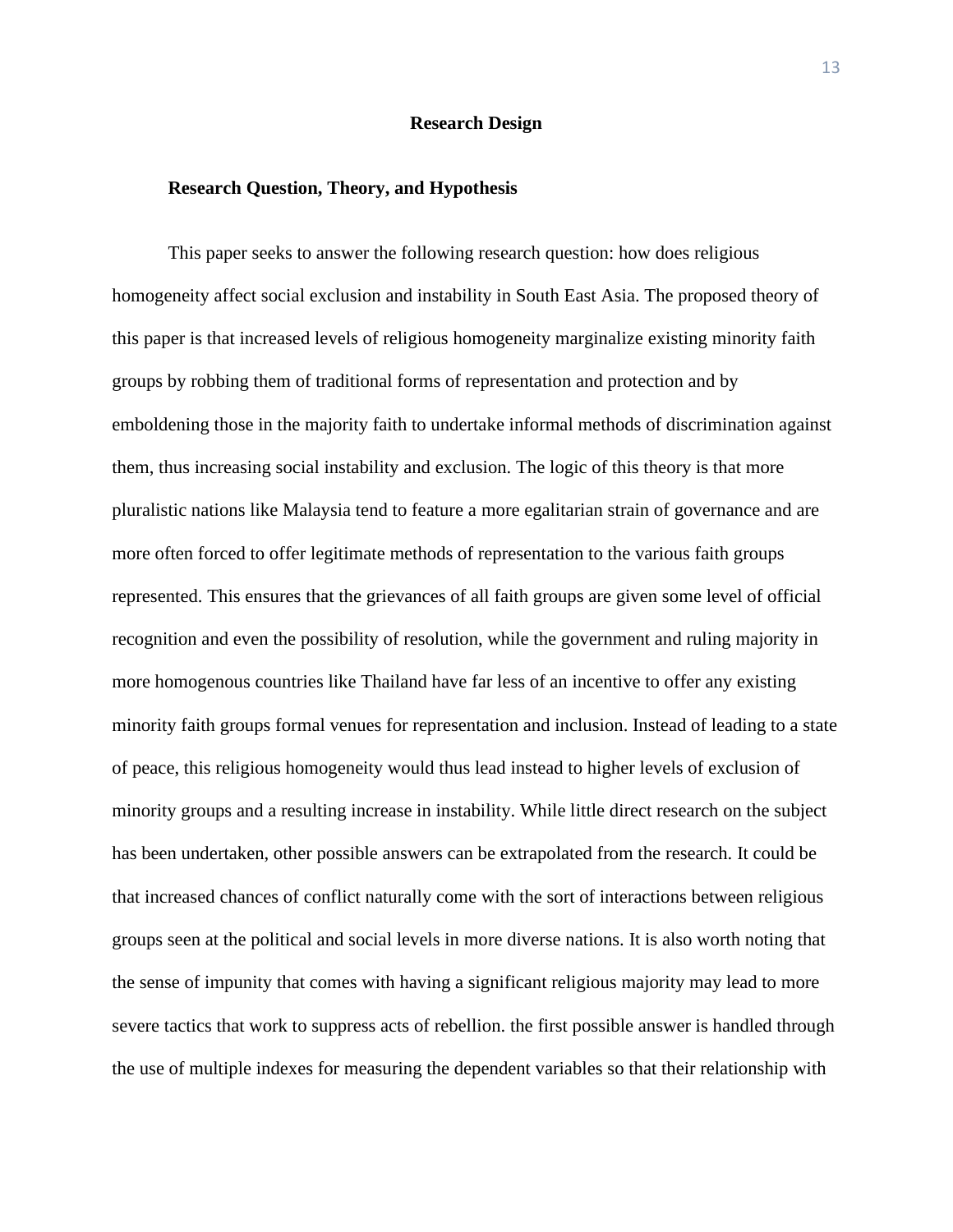the independent variable is made clearer and more robust. The second is accounted for by the examination of social exclusion alongside social instability, since any attempts to curtail insurrection by the government that would decrease instability would have some effect on the level of exclusion. By observing how religious homogeneity effects both instability and exclusion, this paper ensures that peace and equity are given equal consideration. Malaysia and Thailand were chosen as sample nations for this comparative case study because of the natural controls that exist between the two, since both nations are in the same region, are both members of ASEAN, are constitutional monarchies, have similar population sizes, have comparable land areas, and share most of the same economic and diplomatic ties. These natural controls account for the more ambiguous theories that state that the role of religious diversity is unclear or unknowable. The alternative hypothesis for this paper is as follows: Religious homogeneity has a direct positive relationship with social exclusion and instability in Southeast Asian Nations. Thus, the null hypothesis that the paper aims to disprove is that religious homogeneity has no significant effect on social exclusion and instability in Southeast Asian Nations.

### **Explanation of Method**

This paper makes use of a cross-sectional comparative case study to observe the role that religious diversity plays in the social aspects of two sample nations. The unit of analysis is the nation-state and the two nations being compared are Thailand and Malaysia. The abundance of natural controls that exist between the two countries make this causal case study a most similar systems estimating design. This design and choice of cases highlight how one of the most discernable differences between the two countries is their level of religious diversity in order to limit the number of possible explanations for the difference in their levels of social exclusion and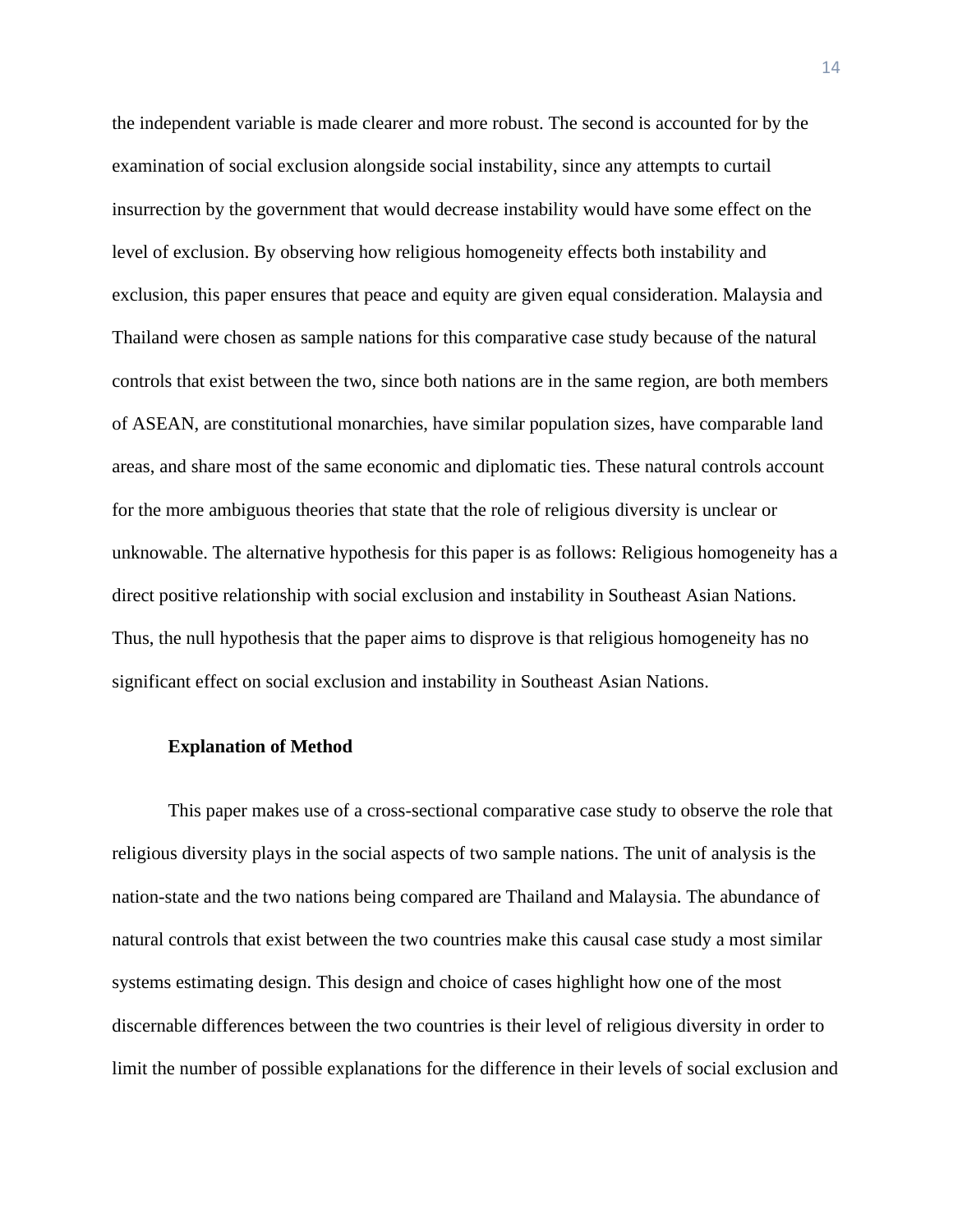instability. While Malaysia still maintains a Muslim majority, it also features populations of each major religion and several indigenous faith groups. Thailand on the other hand, is almost exclusive Buddhist and features very few religious minority groups with Islam being the only one accounting for over 1% of the population (Table: Religious diversity index scores by country, 2020). The choice to compare countries, rather than subnational regions, was made to account for aggregate instability, rather than risking selection bias by focusing on specific regions experiencing conflict. A cross-sectional design was chosen over a time-series one for the case study, since levels of religious diversity have remained relatively stable across Southeast Asia, with only a few examples like Indonesia experiencing a notable shift in demographics over the last few decades (Arianti, Et Al., 2020 and Tamney & Condran, 1980).

## **Conceptual Definitions**

This section will offer conceptual definitions for the following terms that this study makes frequent use of: Religious diversity, religious homogeneity, religiosity, social exclusion, social instability, major religion, indigenous faith group, and grievance. All of the above concepts are defined in ways commonly used in the literature, with the exception of social exclusion and indigenous faith groups, which have no consistent definition in the current literature. Religious diversity is defined as the presence of multiple religious groups within a population, with religious homogeneity then being a notable lack of religious diversity (Dowd, 2016). This paper defines social exclusion as the isolation of groups through the denial of formal representation and self-efficacy. This exclusion can take multiple forms, but this paper focuses specifically on demographic pressure and group grievance. Social instability is defined as the lack of security from threats, decreased political stability, and the presence of infighting and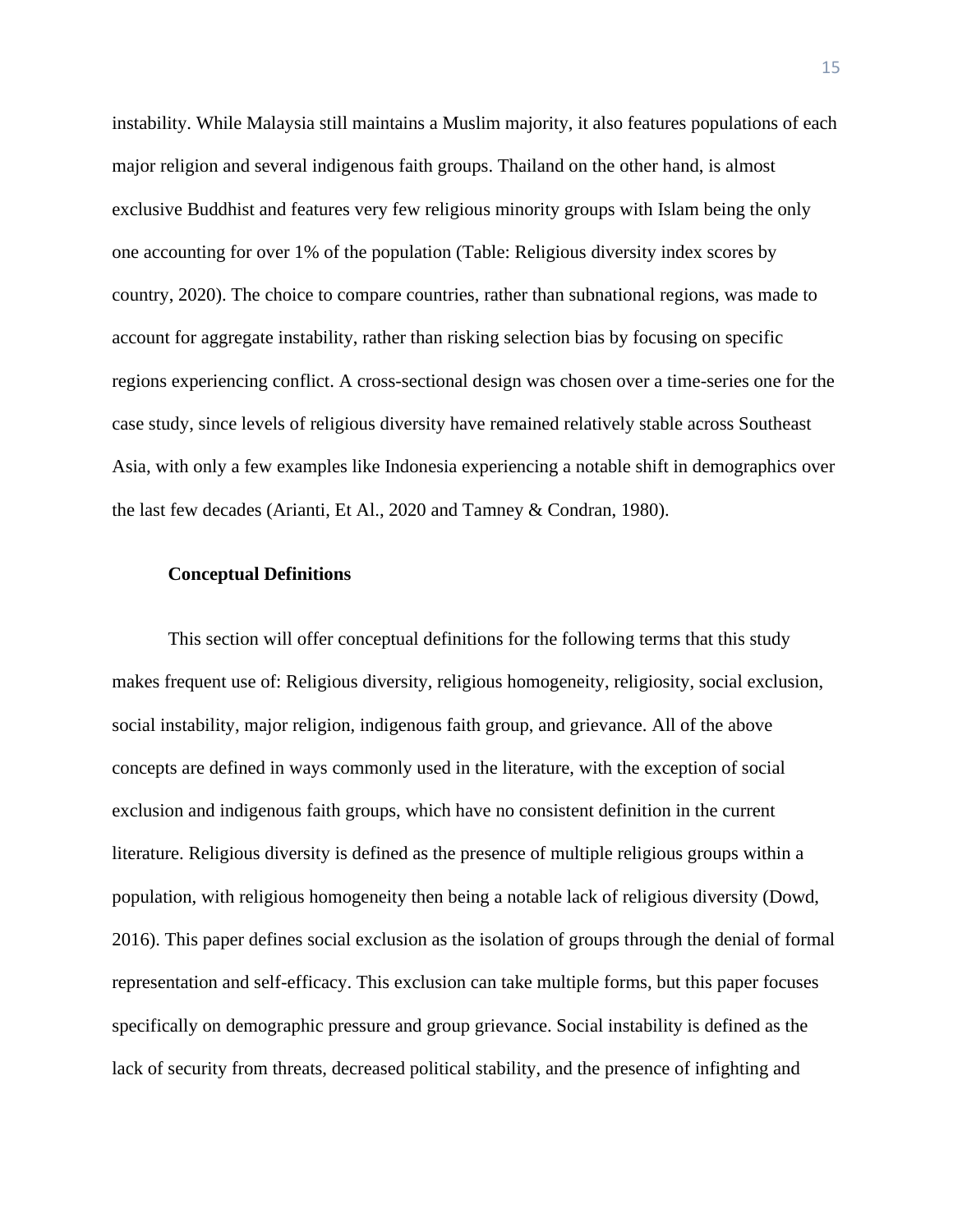conflict within a population (Anyanwu, 1982, Fosu, 1992, and Grim & Finke, 2011). The term "major religion" is defined as one of the five world religions of Christianity, Islam, Judaism, Hinduism, and Buddhism (Bognár, 2017). This study defines "indigenous faith groups" as minority religious populations endemic to specific tribal groups or nations, in this case the various tribes of Malaysia. Finally, the definition of grievance used in this paper is the shared and public airing of issues over identity, e.g. ethnicity, religion, social class (Basedau Et Al., 2017).

## **Identification of Variables**

The primary causal/independent variable  $(X)$  for this study is Religious Homogeneity (RELHO), while the two dependent variables (Y) for this study are Social Instability (SOIN) and Social Exclusion (SOEX). Both dependent variables were chosen for the study, since past research has mostly failed to account for the presence of a "false peace" that exists when homogenous nations achieve stability on the surface, but only as a result of the systematic exclusion of minority groups. The most significant control variables are linguistic homogeneity (LINHO) and Ethnic Homogeneity (ETHO). These controls are noteworthy as it is rare for countries to feature a mix in levels of different forms of diversity, leaving the current literature lacking in the isolated study of the impact of religious diversity. The choice of Thailand and Malaysia as cases serves this purpose well, as they both share similar levels of ethnic and linguistic diversity, but display vastly different levels of religious diversity.

## **Measurement of Variables**

Independent Variable (X)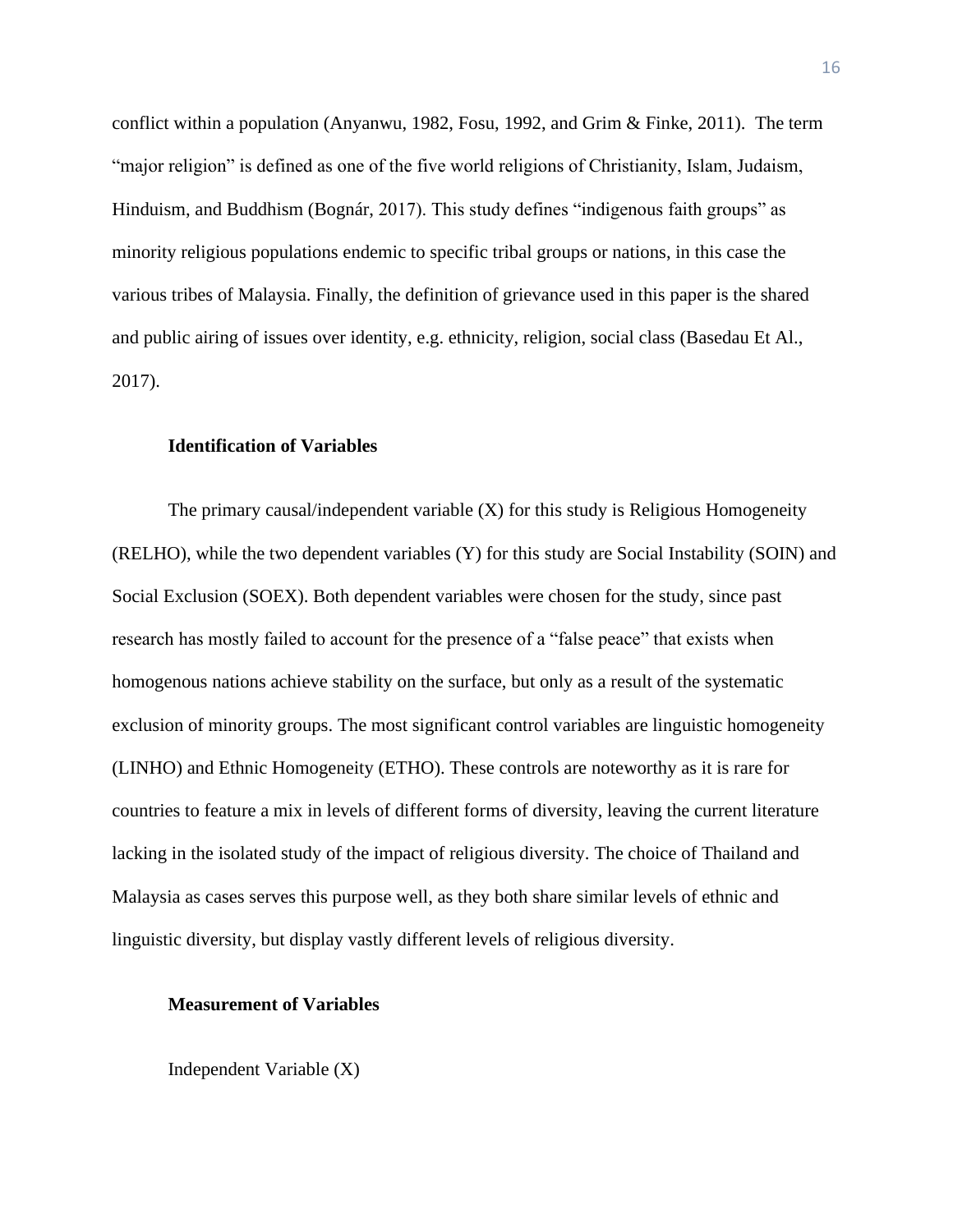RELHO: The causal variable of religious homogeneity is operationalized using multiple forms of measurement. The first is an inverse of the PEW Research Group Religious Diversity Index (RDI), which is itself an inverse of the Herfindahl-Hirshman Index applied to the distribution and mixture of religion in a given population. This is achieved by squaring and summing the share of the eight major religious categories chosen and taking the inverse before dividing the product by 875 to place it within a scale of 0-10. The second form of measurement is the inverse of Alesina et al's religious fractionalization score. These quantitative measurements are used to add validity to the overall qualitative narrative, which is also bolstered through the use of news articles, surveys, and journal articles. This choice was made to avoid the over complication of the research design through the introduction of time series data on stability and exclusion.

## Dependent Variables (Y)

SOIN: The first dependent variable of social instability is measured using similar methods as the causal variable, but makes use of three indexes, all of which are pulled from TheGlobalEconomy.com. The first index measures security threats and considers threats to a state, such as bombings, attacks and battle-related deaths, rebel movements, mutinies, coups, or terrorism. The Security Threat Index also takes into account serious criminal factors, such as organized crime and homicides, and perceived trust of citizens in domestic security. The second index measures political stability based on perceptions of the likelihood that the government will be destabilized or overthrown by unconstitutional or violent means, including politicallymotivated violence and terrorism. The index is an average of several other indexes from the Economist Intelligence Unit, the World Economic Forum, and the Political Risk Services, among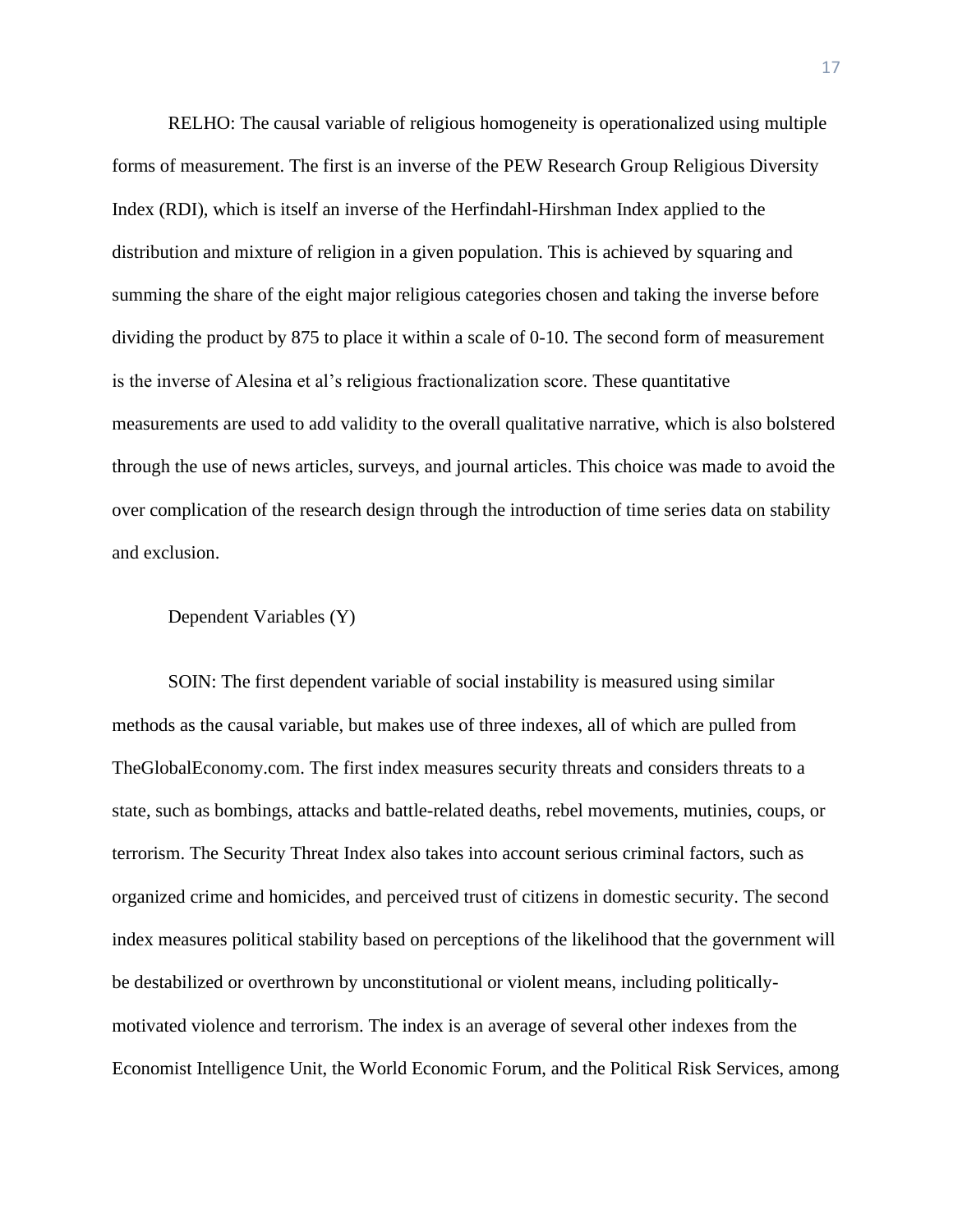others. The final index measures state fragility based on the vulnerability in pre-conflict, active conflict and post-conflict situations. The index comprises twelve conflict risk indicators that are used to measure the condition of a state at any given moment: security apparatus, factionalized elites, group grievance, economic decline, uneven economic development, human flight and brain drain, state legitimacy, public services, human rights and rule of law, demographic pressures, refugees and IDPs, and external intervention. These indexes add validity to trends identified in the examination of social instability in both countries based on articles and surveys on the region.

SOEX: The second dependent variable of social exclusion is measured using the Fractionalized Elites Index and Group Grievance Index on TheGlobalEconomy.com. The first considers the fragmentation of state institutions along ethnic, class, clan, racial or religious lines, as well as and brinksmanship and gridlock between ruling elites. The second focuses on divisions and schisms between different groups in society – particularly divisions based on social or political characteristics – and their role in access to services or resources, and inclusion in the political process. Similar qualitative methods to those described in the sections above were also implemented to identify how social exclusion has affected the two case countries.

#### Control Variables (Z)

ETHO: the first control variable of ethnic homogeneity is operationalized using the inverse of Alesina et al's ethnic fractionalization score, which are calculated for 190 countries using information from the Encyclopedia Britannica.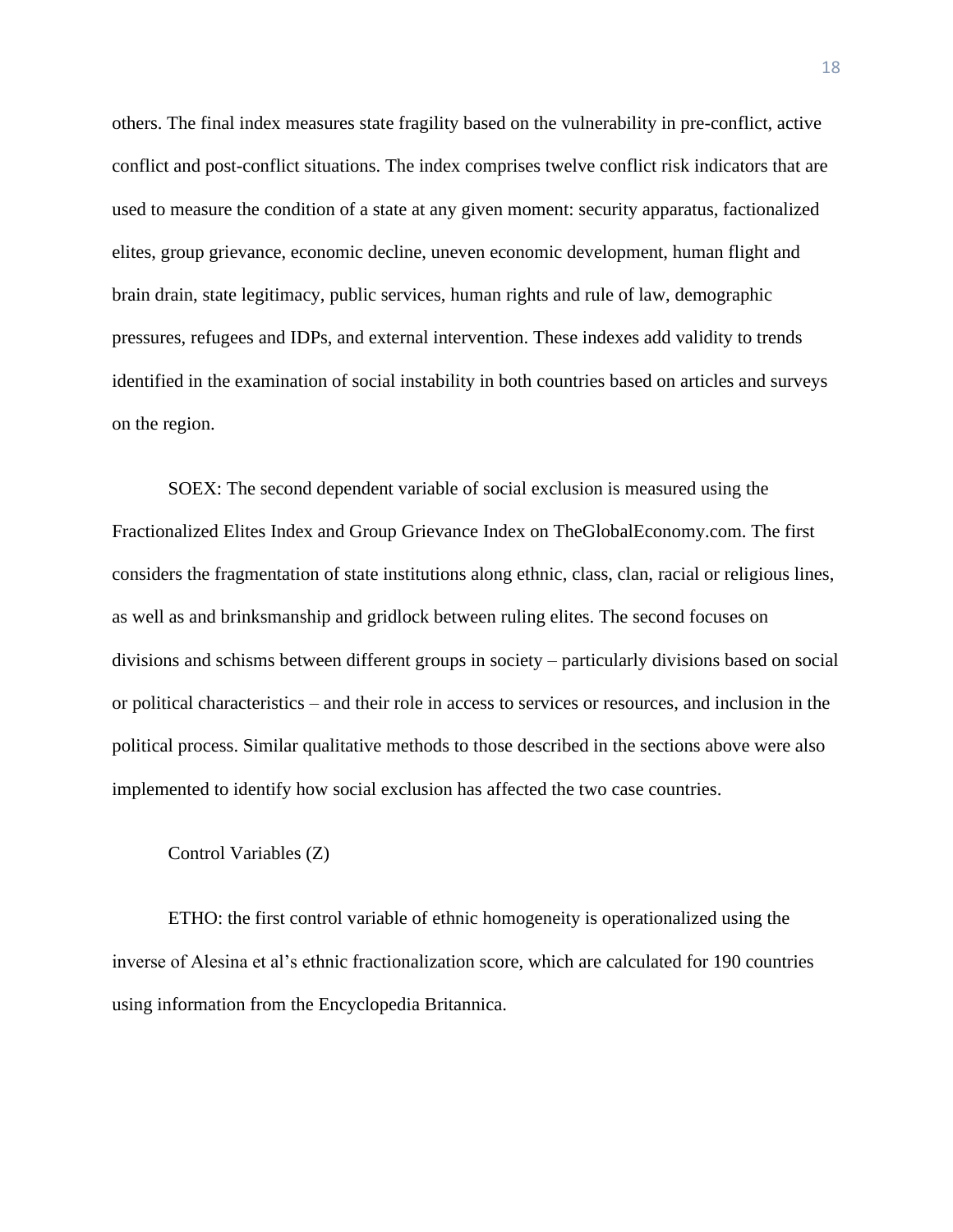LINHO: the second control variable of linguistic homogeneity is operationalized using the inverse of both Fearon's Ethnic Fractionalization Index and Alesina et al's linguistic fractionalization score. The prior is based on a measurement of similarity between spoken languages in a country, with 1 equating to the entire population speaking two unrelated languages and 0 equating to the whole country speaking the same language; The latter follows the same methodology as Alesina et al's ethnic fractionalization score described above.

## **Descriptive Analysis**

Southeast Asia serves as one of the most diverse regions across multiple metrics, with major disparities also existing between countries. The presence of security threats serves as just one example of this, with the difference in scores between the Philippines and Singapore serving showing the drastic nature of the differences that can exist (Figure 1).

## **Figure 1**

#### *Security threats index scores for all ASEAN nations*



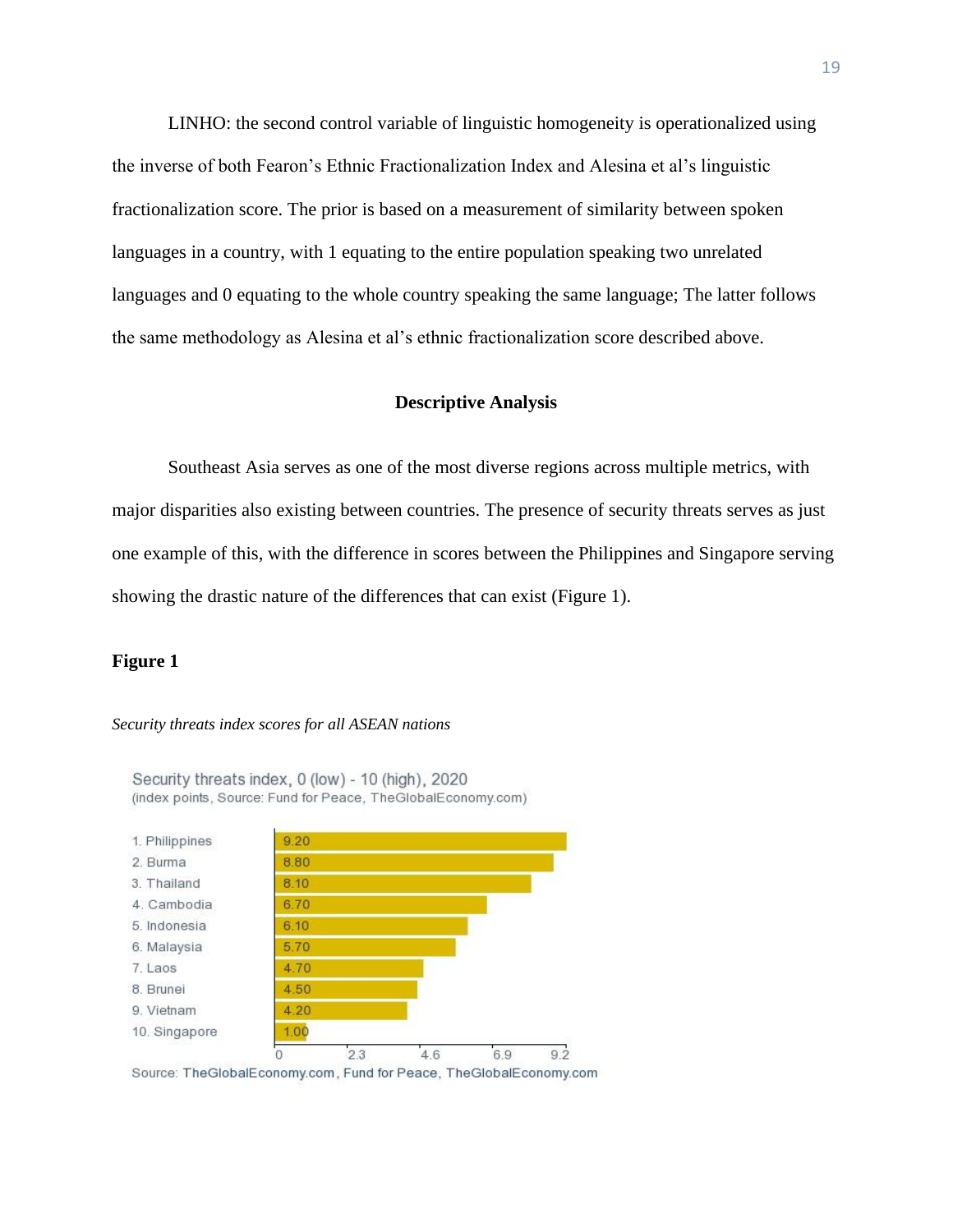Southeast Asia is also regarded as the most religiously diverse region on the planet, as can be seen in the following illustration of data collected by the PEW Research Group on religious diversity (Figure 2). Only West Africa comes close to the level of diversity on display, but even in this region, the variety of religious groups represented is lacking by comparison (Fisher, 2014).

# **Figure 2**



*Religious diversity by country* 

Although the overall trend is obvious, there do exist drastic differences in levels of religious representation between neighboring countries. Such is the case with Malaysia and Thailand, as can be seen in the PEW Research Center's Religious Diversity Index (Figure 3).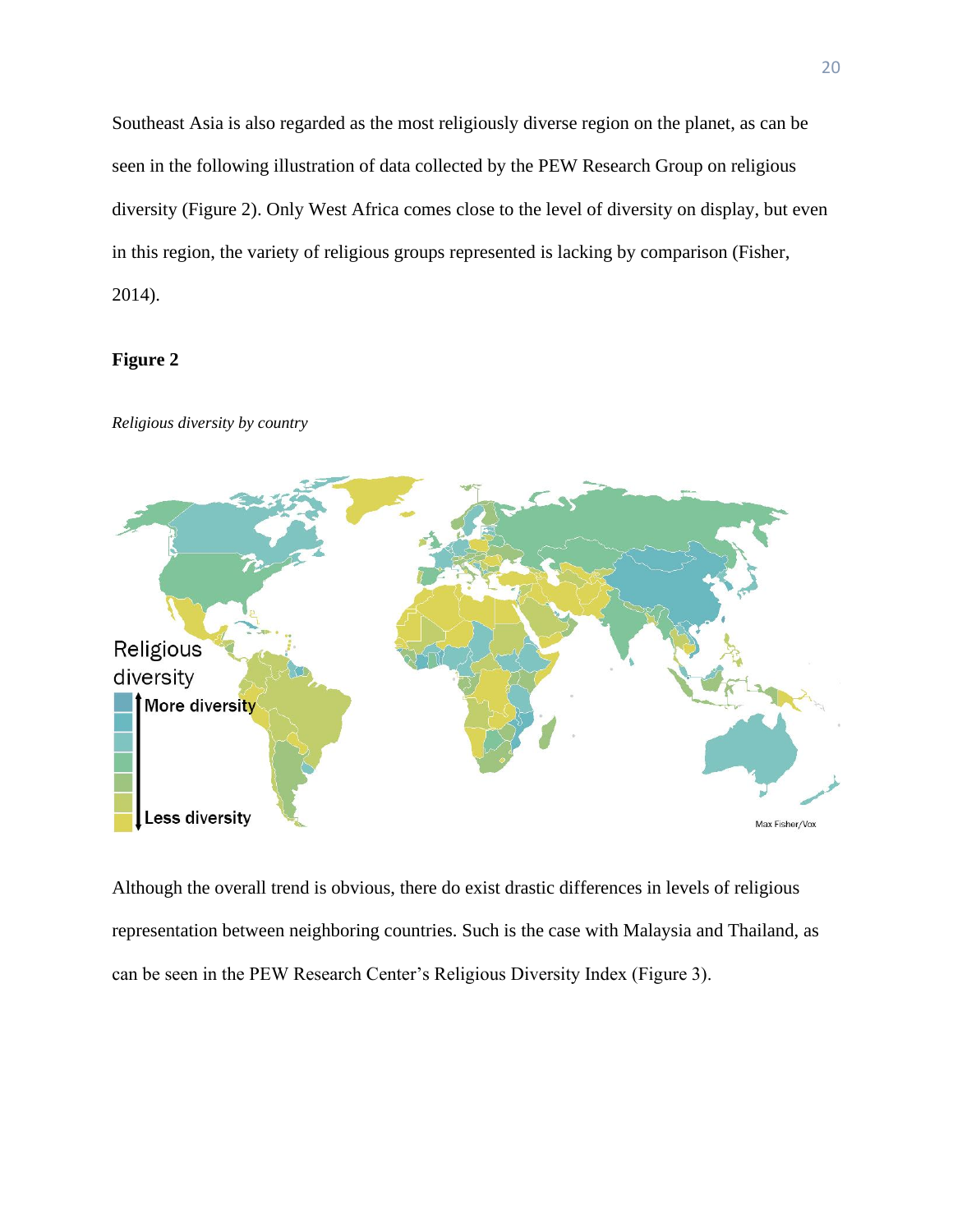# **Figure 3**

|             |            |           |         |                            |            |                 | Percent   | Percent          |         |              |
|-------------|------------|-----------|---------|----------------------------|------------|-----------------|-----------|------------------|---------|--------------|
|             |            | Percent   | Percent |                            | Percent    | Percent         | Folk      | Other            | Percent | 2010 Country |
| Country     | <b>RDI</b> | Christian | Muslim  | Percent Unaffiliated Hindu |            | <b>Buddhist</b> | Religions | <b>Religions</b> | Jewish  | Population   |
| Brunei      | 4.8        | 9.4%      | 75.1%   | 0.4%                       | 0.3%       | 8.6%            | 6.2%      | 0.1%             | < 0.1%  | 400,000      |
| Cambodia    | 0.7        | 0.4%      | 2.0%    | 0.2%                       | ${}< 0.1%$ | 96.9%           | 0.6%      | < 0.1%           | < 0.1%  | 14,140,000   |
| Indonesia   | 2.6        | 9.9%      | 87.2%   | < 0.1%                     | 1.7%       | 0.7%            | 0.3%      | 0.1%             | < 0.1%  | 239,870,000  |
| Laos        | 5.4        | 1.5%      | < 0.1%  | 0.9%                       | < 0.1%     | 66.0%           | 30.7%     | 0.7%             | < 0.1%  | 6,200,000    |
| Malaysia    | 6.3        | 9.4%      | 63.7%   | 0.7%                       | 6.0%       | 17.7%           | 2.3%      | 0.2%             | < 0.1%  | 28,400,000   |
| Philippines | 1.6        | 92.6%     | 5.5%    | 0.1%                       | < 0.1%     | < 0.1%          | 1.5%      | 0.1%             | < 0.1%  | 93,260,000   |
| Singapore   | 9.0        | 18.2%     | 14.3%   | 16.4%                      | 5.2%       | 33.9%           | 2.3%      | 9.7%             | < 0.1%  | 5,090,000    |
| Thailand    | 1.5        | 0.9%      | 5.5%    | 0.3%                       | 0.1%       | 93.2%           | < 0.1%    | < 0.1%           | < 0.1%  | 69,120,000   |
| Timor-Leste | 0.1        | 99.6%     | 0.1%    | < 0.1%                     | < 0.1%     | < 0.1%          | 0.1%      | < 0.1%           | < 0.1%  | 1,120,000    |
| Vietnam     | 7.7        | 8.2%      | 0.2%    | 29.6%                      | < 0.1%     | 16.4%           | 45.3%     | 0.4%             | < 0.1%  | 87,850,000   |

*PEW Research Center's Religious Diversity Index (RDI) scores for Southeast Asia*

To gain a clearer understanding of the level of religious homogeneity in the case countries, their respective RDI scores can be inverted. Thailand then holds a score of 8.5 for religious homogeneity, being the third most homogenous in the region with the second largest majority of Buddhists. Malaysia shows the third lowest level of homogeneity, with a score of 3.7. Despite its larger Muslim majority, Malaysia displays some of the highest percentages of minority religions, while Thailand has only one minority (Islam) that accounts for more than one percent of the total population. These trends are also supported by the data presented in (Alesina, Et Al., 2003), where an inverse of their religious fractionalization scores shows Malaysia to have a homogeneity score of 0.3343 and Thailand to have the second highest score in the region of 0.9006. It is important to note the disparity in levels of religious homogeneity between the two case nations, as they vary far less in their levels of ethnic and linguistic diversity. A similar inversion of the results of (Alesina, Et Al., 2003) shows Malaysia to have an ethnic homogeneity score of 0.412, with Thailand being one of its closest partners in the region, having a score of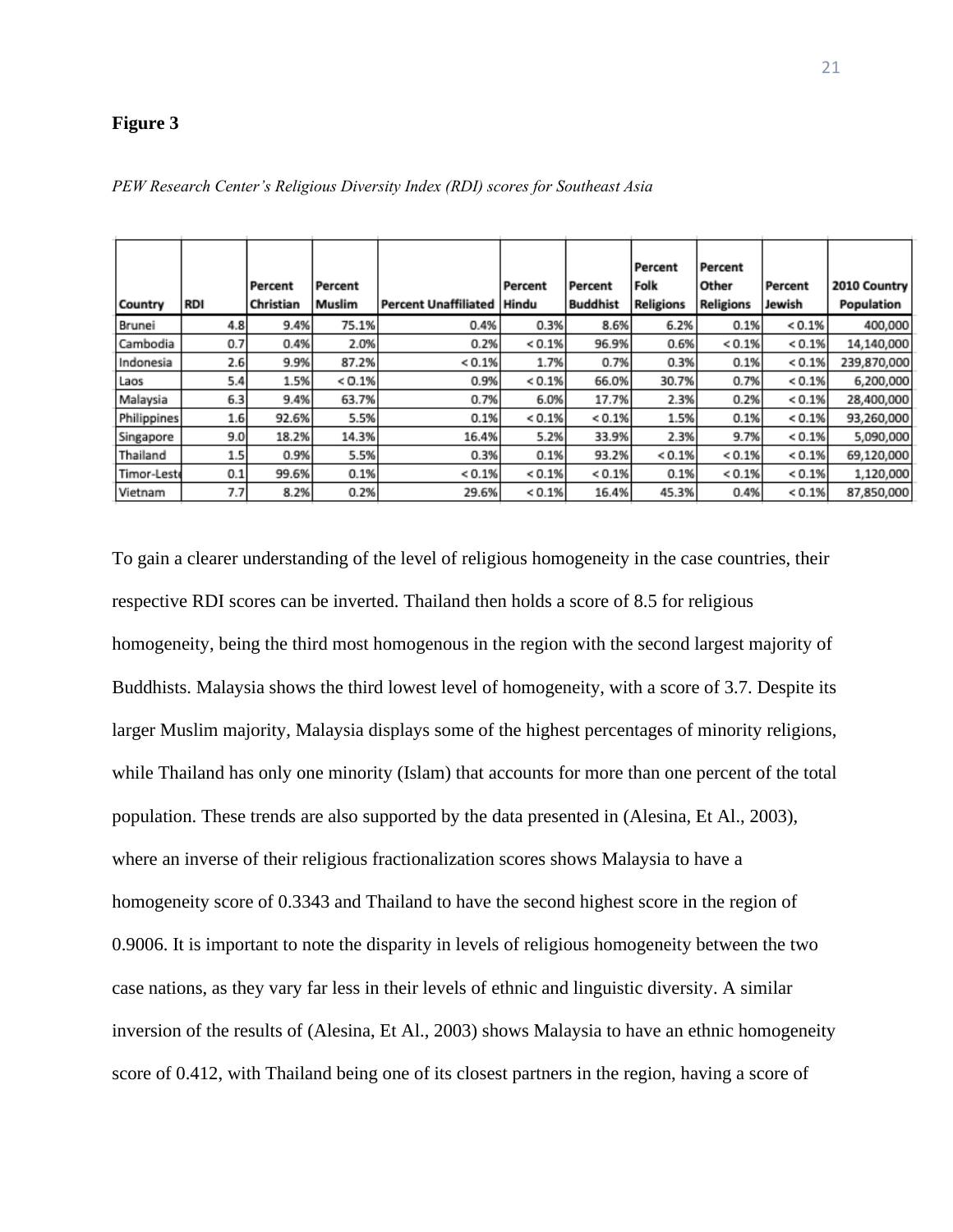0.3662. A natural control between the two nations also exists in the form of linguistic fractionalization, with a final inversion of the results of (Alesina, Et Al., 2003) showing Malaysia to have a linguistic homogeneity score of 0.403, with Thailand again showing a similar score of 0.3656. These results are further backed by the results of the other major analysis of national linguistic diversity, (Fearon, 2003). This study's ethnic fractionalization score is based on the diversity of spoken languages within a country, with its inverse showing further similarities in the level of linguistic homogeneity between the two case countries. Using this method, Malaysia has a score of 0.404 and Thailand one of 0.569; both of which are within the middle third of the regional scores.

With religious homogeneity identified as one of the most significant differences between the otherwise similar cases of Thailand and Malaysia, the dependent variables can now be observed. In regards to social instability, three indexes can be examined to create a baseline understanding of the differences between the two nations. The first index is displayed in Figure 1., which shows Thailand to have the third highest score in the region of 8.10, while Malaysia displays a middling score of 5.70 (Security threats index in ASEAN, 2020). Both (Arianti, 2020) and (Nilsen & Hara, 2017) cover the growing Islamic insurgency in the Southern Thai region of Patani, which exemplifies the connection between religious homogeneity and social instability. The insurgency is identified as gaining motivation from multiple sources, but while (Hasenclever & De Juan, 2007) sees religion as ambivalent to political conflict, the insurgency's political goal of secession has been found to be inseparable from its religious grievances, since its members have long suffered at the hands of the Buddhist majority. This leads to the second measure of social instability, political instability, since the constitutional monarchies of Thailand and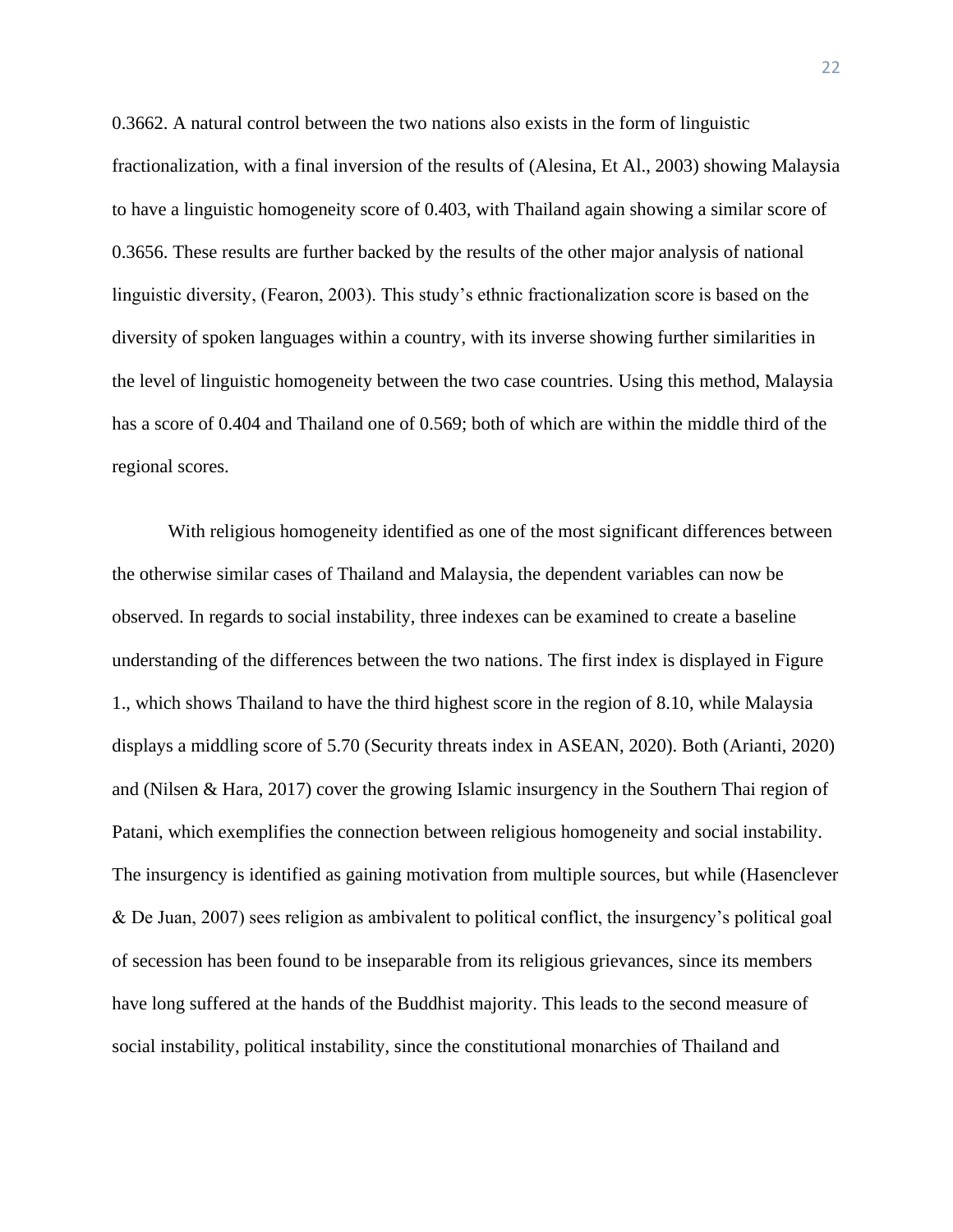Malaysia have had dealt with religion in vastly different ways. To start, the figure below shows

the political stability scores of all Southeast Asian nations.

# **Figure 4**

*Political stability index for all ASEAN nations*

Political stability index (-2.5 weak; 2.5 strong), 2019 (points, Source: The World Bank, TheGlobalEconomy.com)



Source: TheGlobalEconomy.com, The World Bank, TheGlobalEconomy.com

Although low relative to nations like Singapore, Malaysia clearly displays a higher score than Thailand, even as the prominent role of Islam in national politics sometimes causes disruption between groups (Arianti, 2020 and Political stability in ASEAN, 2019). The insurgency in Patani has been a key factor in the political turmoil of Thailand with the split between royalists and anti-royalists often focusing on the role of the majority Muslim region. This ties into the final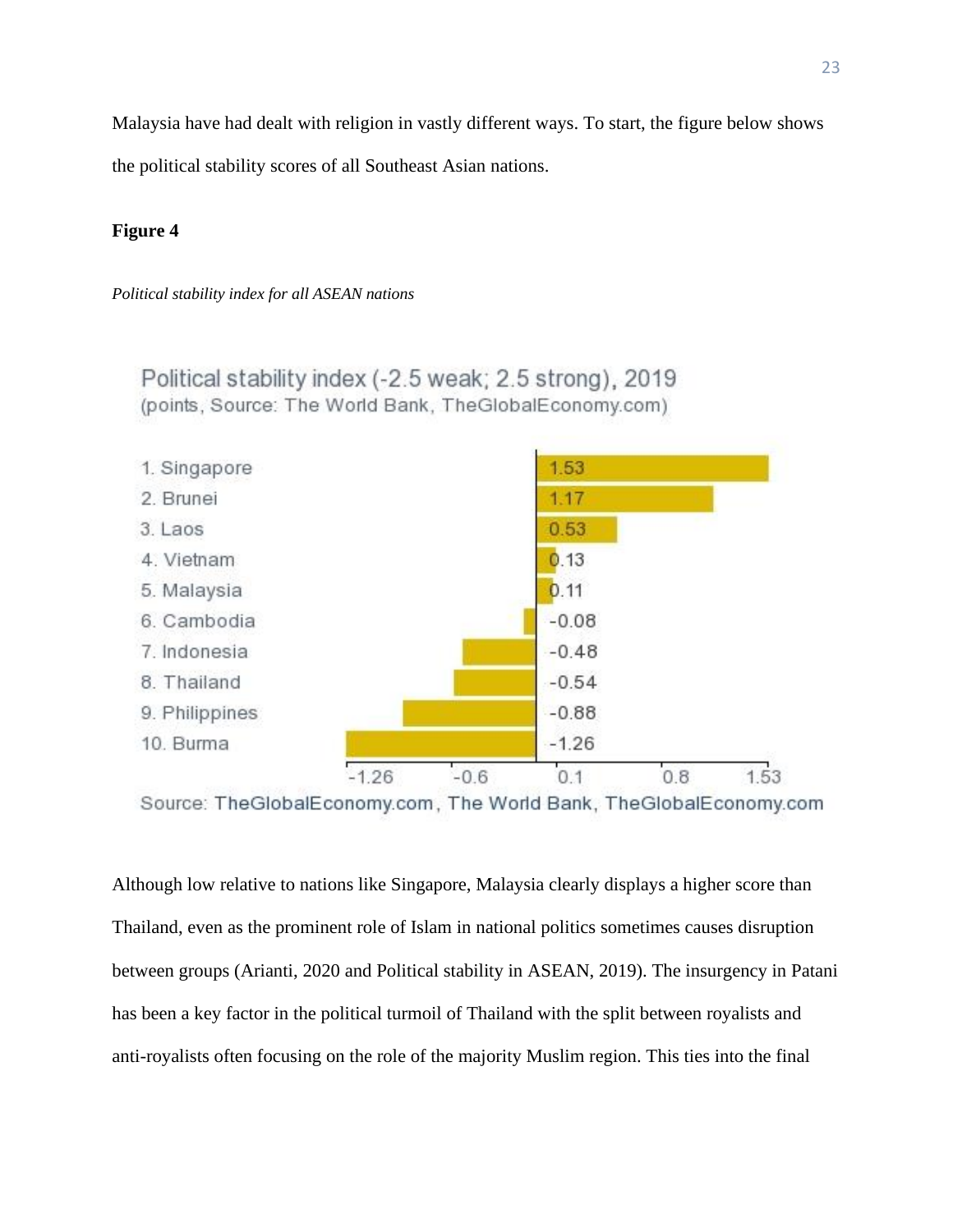quantitative assessment of social instability, which utilizes the Fragile State Index from The

Fund for Peace (Figure 5).

# **Figure 5**

*Fragile state index for ASEAN nations*

Fragile state index, 0 (low) - 120 (high), 2020 (index points, Source: Fund for Peace, TheGlobalEconomy.com)



Source: TheGlobalEconomy.com, Fund for Peace, TheGlobalEconomy.com

Although far less robust than the differences in the previous two indexes, the scores for Malaysia (57.60) and Thailand (70.80) are still notable (Fragile state index in ASEAN, 2020). The similarity in these scores is most likely due to a combination of the similar economic factors faced by both nations as members of ASEAN and the rise in Islamic terrorist threats in both nations as a direct result of the fall of the IS Caliphate in the late 2010's (Arianti, 2020 and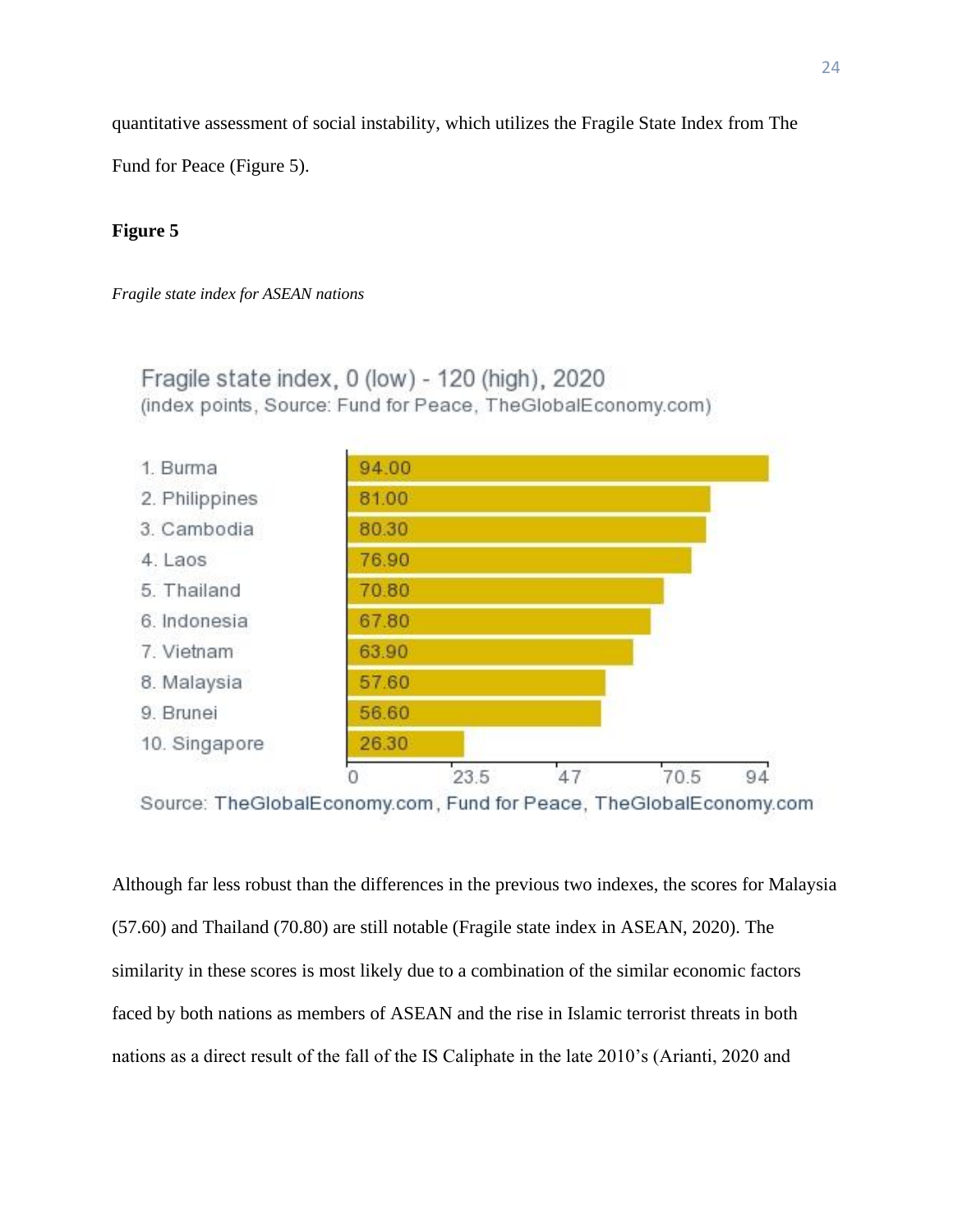Chulov, 2019). Although this might appear to work against the theory of the paper, it actually serves as the introduction of the second dependent variable, social exclusion.

As stated in the conclusion to the literature review, previous studies on the relationship between religious diversity and social instability have failed to account for the possibility of a "false peace". The popular line of thinking is that the apparent stability seen in homogenous nations shows the negative results of diversity, but these studies routinely focus solely on ethnic diversity and disregard the confounding variable of social exclusion. This study operationalizes social exclusion through the use of the Fund for Peace's Factionalized Elites Index and Group Grievance Index. The first index (Figure 6) accounts for the divisions in a nation's institutions along religious, ethnic, linguistic, or gender lines.

## **Figure 6**

#### *Factionalized elites index scores for ASEAN nations*

Factionalized elites index, 0 (low) - 10 (high), 2020 (index points, Source: Fund for Peace, TheGlobalEconomy.com)



Source: TheGlobalEconomy.com, Fund for Peace, TheGlobalEconomy.com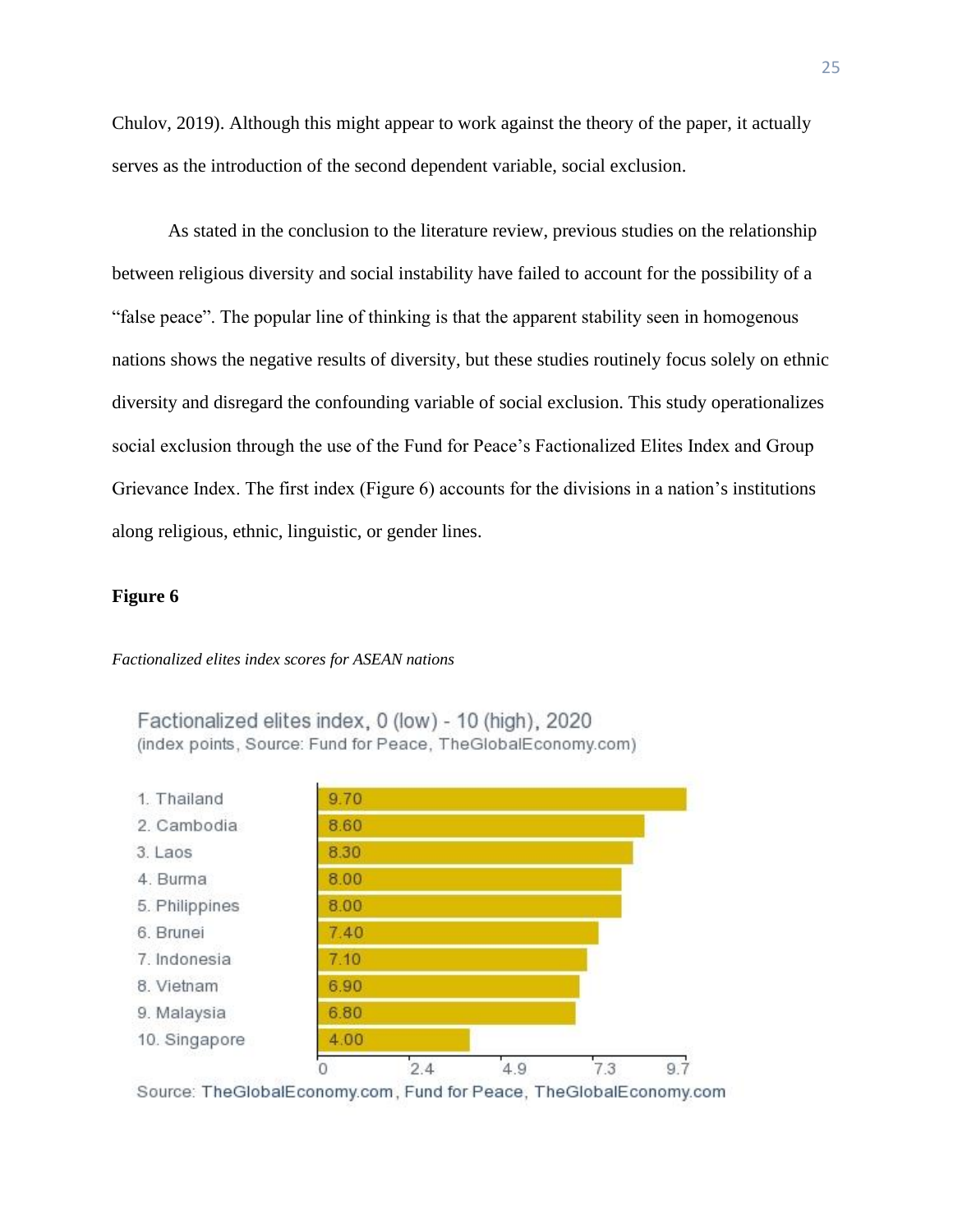Thailand tops the list with a score of 9.70, while Malaysia is second from the bottom with a score of 6.80 (Factionalized elites index in ASEAN, 2020). This reflects a major separation between the lives of those who belong to the minority groups within Thailand and those in the military and government who predominantly come from the Buddhist majority (Ferrara, 2011). While other factors like the role of the royalists and ties to the Chinese Belt and Road Initiative (BRI) certainly play a role in the stratification and disproportion of the Thai government, the complete lack of representation of minority groups in law and authority can be argued to have the biggest impact (Busbarat, 2018). This division has allowed the Thai government to exercise significant control of the excluded minority groups, leading to periods of apparent stability, but the reaction of the Muslim minority in the south over the last few decades has shown that this stability has come only as the result of widespread discrimination and oppression (Busbarat, 2018). This reaction and others have shown how the grievances held by minority groups as a result of large scale social and political exclusion can routinely undermine the level of stability obtained by more homogenous nations. The second index shows this reality by analyzing levels of group grievances due to a lack of inclusion or social benefits (Figure 7).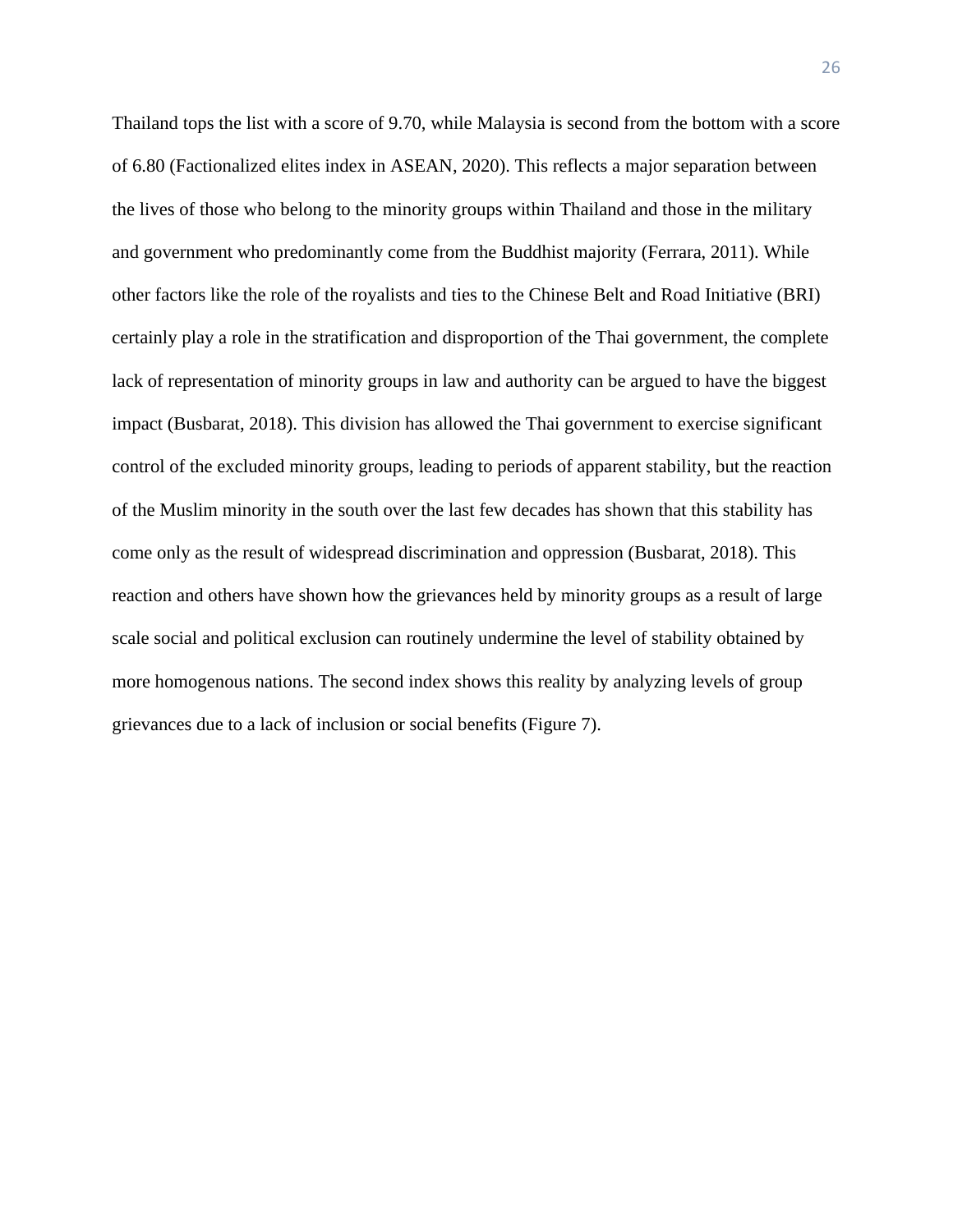# **Figure 7**

#### *Group Grievance Index for ASEAN nations*

Group grievance index, 0 (low) - 10 (high), 2020 (index points, Source: Fund for Peace, TheGlobalEconomy.com)



Source: TheGlobalEconomy.com, Fund for Peace, TheGlobalEconomy.com

Thailand again ranks in the top three nations with a score of 7.60, while Malaysia is yet again in the bottom three with a score of 5.70 (Group grievance index in ASEAN, 2020). Nations like Malaysia and Singapore that offer far more chances for social and political representation than their neighbors often experience far less grievances from minority groups who are given official venues to communicate issues and affect tangible change (Abdul Rahman, & Mohd Khambali, 2013). The connection between the grievances expressed by religious minorities would then be amplified in more homogenous nations like Thailand, where the presence of a large religious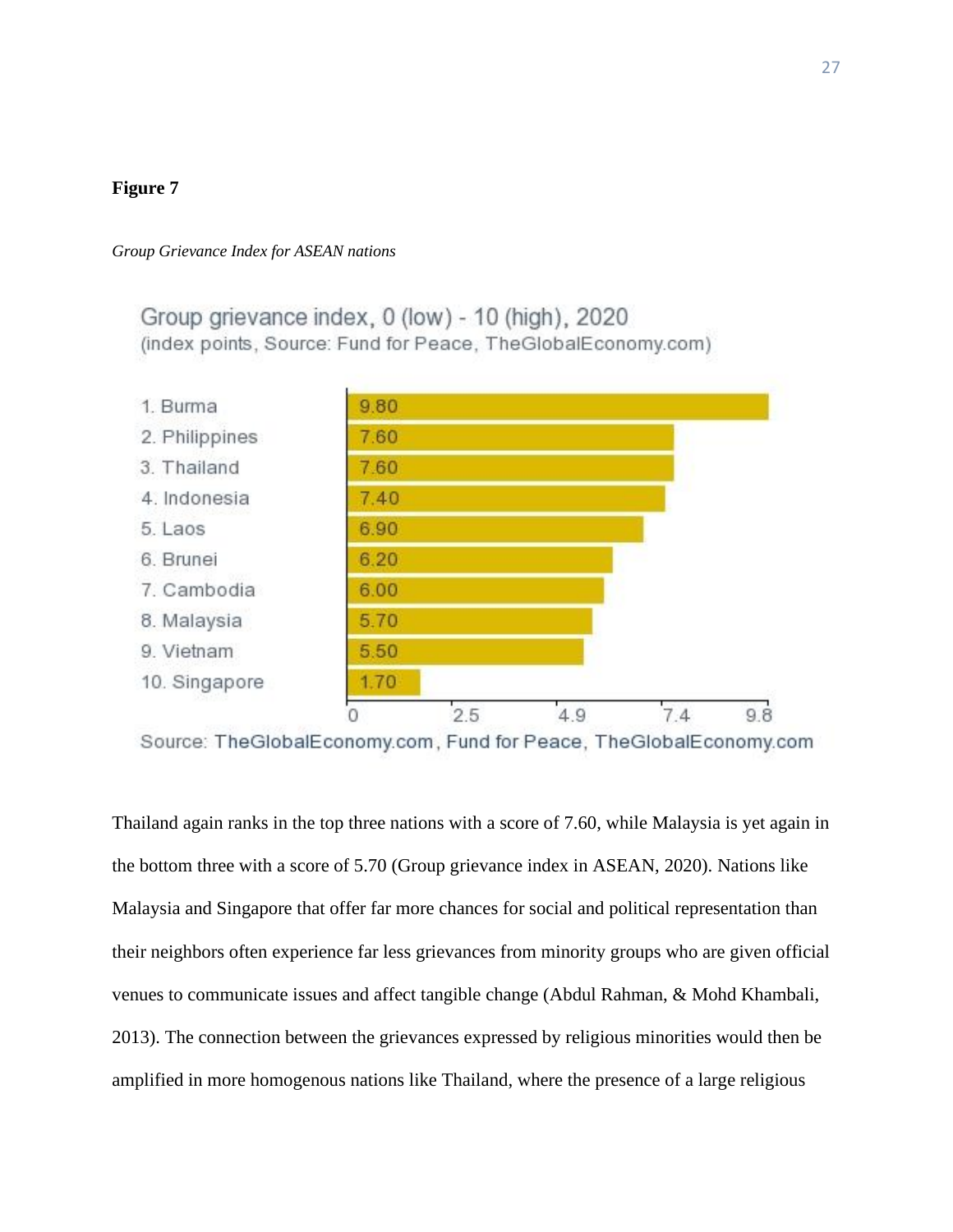majority would allow power elites to virtually ignore the desires of minority communities (Annett, 2001 and Basedau, Et Al, 2017). This relationship between the ruling elites of Thailand and its religious minorities was made clear when former Prime Minister Yingluck Shinawatra formalized peace talks with the group responsible for the insurgency in the south, the Barisan Revolusi Nasional (BRN), only for the decision to be widely condemned by the military. Aside from this event, the Thai government has avoided formal peace talks in the past so as not to internationalize the conflict or add legitimacy to the group (Arianti, 2020 and Busbarat, 2018). These findings are supported by studies like (Grimm & Finke, 2011) that find that the price for denying religious freedom is too high, and that the rise of religious fervor and movements cannot be curtailed by discriminating against minority religions.

The nation of Malaysia has dealt with high levels of instability in the past, but delineates from the example of Thailand in that the cases of more visible instability are more often handled through formal channels, like the political theater or social media (Azra, 2006). Malaysia has dealt with its fair share of issues stemming from religious conflict, but studies like (Abdul Rahman & Mohd Khambali, 2013) have established that the pluralistic nature of Malaysian society and government allow for such open conflict to prevent largescale suppression and social exclusion. Finally, more diverse nations like Malaysia may experience more sporadic shifts in power and a less unified central government, but their religiously homogenous neighbors appear far more prone to full blown coups (Maoz & Henderson, 2020 and McCauley, 2017). Despite the appearance of frequent debate in Malaysia, surveys conducted by multiple sources show that over 92% of citizens polled are proud to live in a multi-ethnic and multicultural nation, over 80% felt that widespread religious freedom exists within Malaysia, and 82% feel their nation is socially stable (Is there religious freedom in Malaysia?, 2017 and Izzuddin, 2020).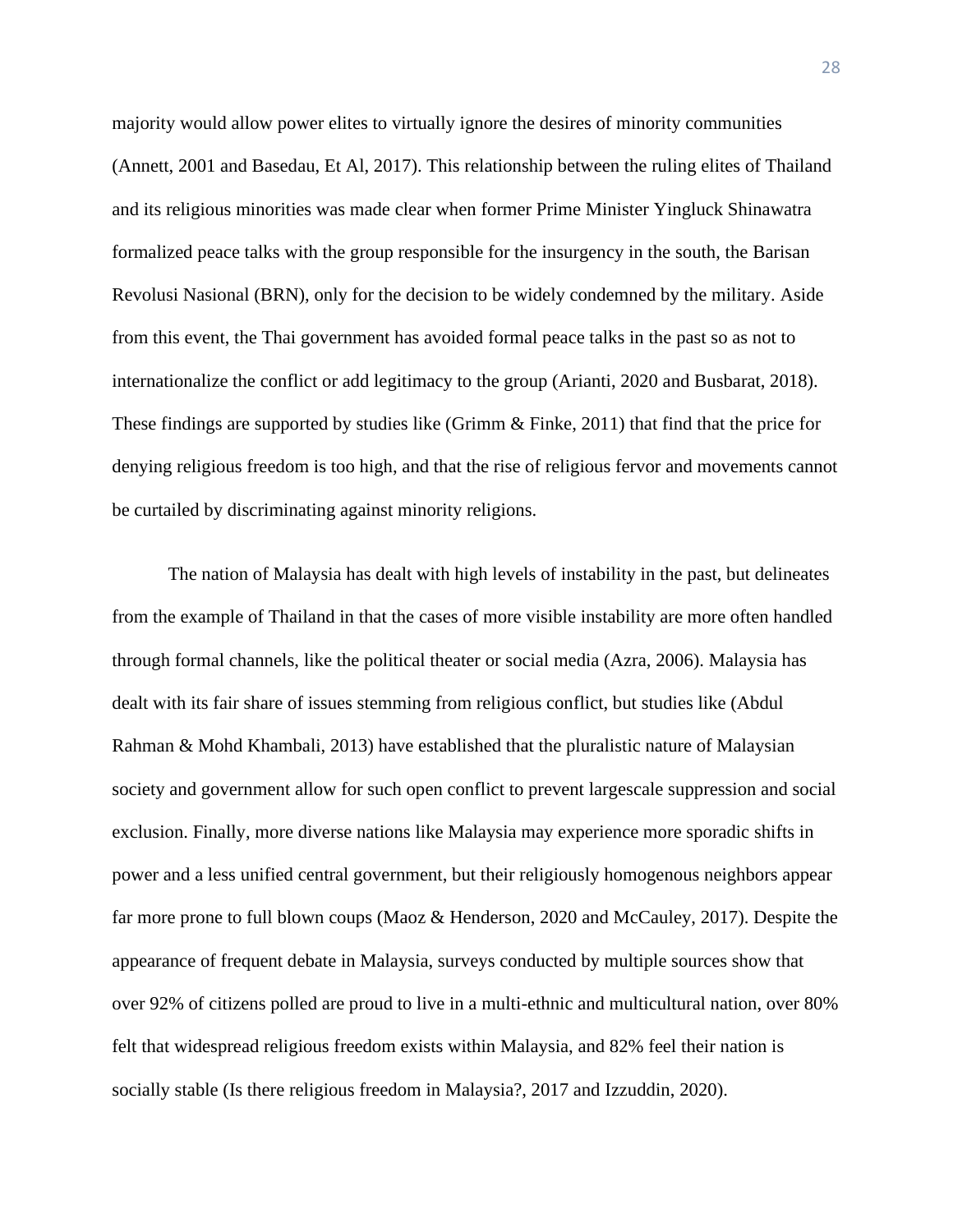## **Findings & Discussion**

In regards to the research question of "How does religious homogeneity affect social exclusion and instability in South East Asia?", the null hypothesis that religious homogeneity has no significant effect on social exclusion and instability in Southeast Asian nations can be rejected. The alternate hypothesis that religious homogeneity has a significant effect on social exclusion and instability in Southeast Asian nations., however, requires further validation before it can be accepted. While the analysis does not clearly support the causal relationship expected between religious homogeneity and social instability, the relationship between the independent variable and the dependent variable of social exclusion was shown to be robust. A clear delineation was not drawn between the levels of social stability in both case nations, as levels of stability can be shown to be comparable depending on the definition and method of operationalization used for the dependent variable. That being said, social exclusion was clearly connected to religious homogeneity and shown to be a confounding variable that had not been accounted for in previous studies on the subject. Based on the analysis, the theory that increased levels of religious homogeneity marginalize existing minority faith groups by robbing them of traditional forms of representation and protection and by emboldening those in the majority faith to undertake informal methods of discrimination against them, thus increasing social instability and exclusion, can be said to be further substantiated by the analysis of the study. These results are in slight contrast to the literature on the relationship of diversity and stability, as most studies have focused explicitly on ethnic diversity, but are consistent with multiple established schools of thought on the effects of religious diversity on various social aspects.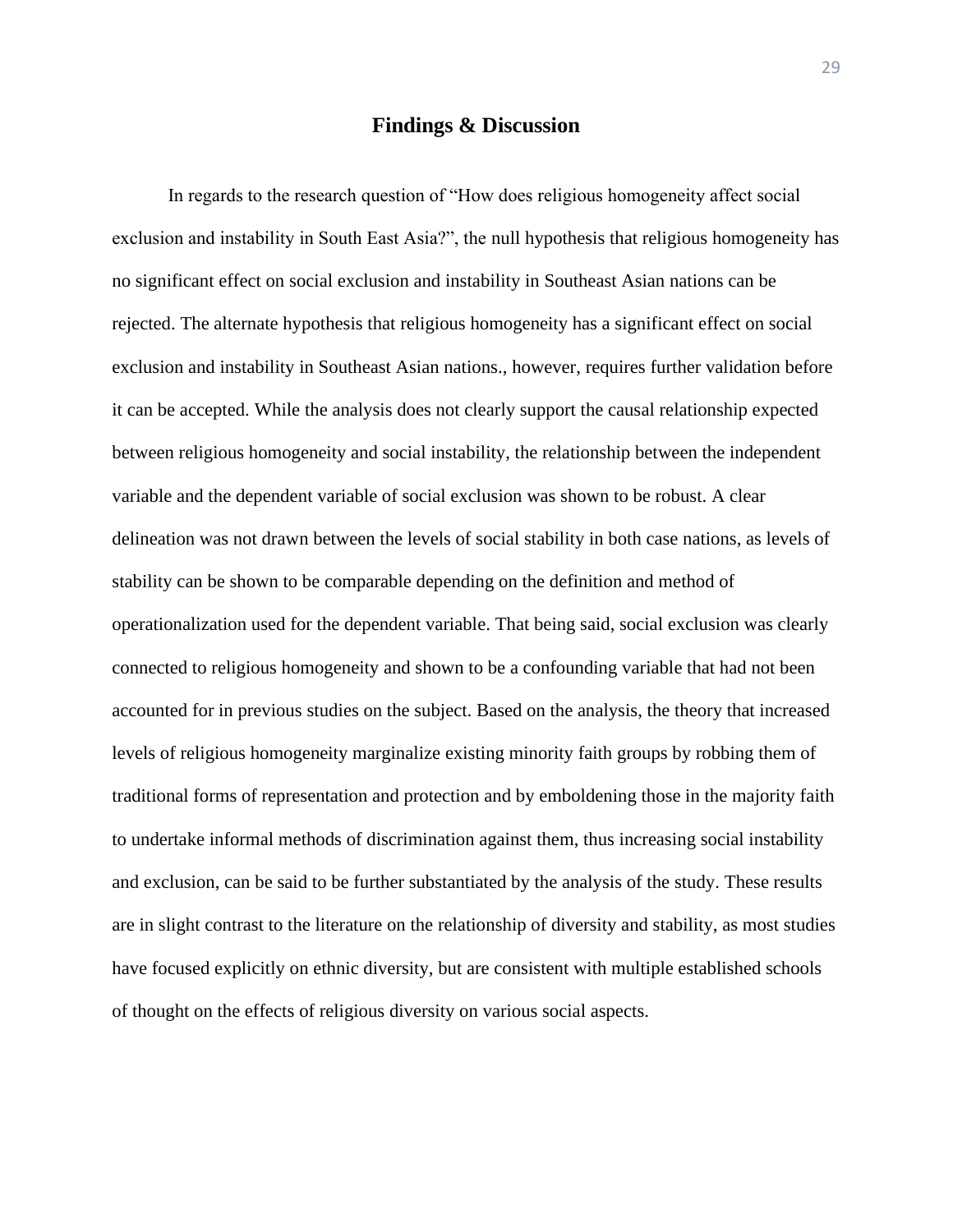## **Recommendations & Conclusion**

This study sought to analyze the relationship between religious homogeneity and social instability and exclusion in Southeast Asia. The literature on the role of diversity in conflicts was reviewed and found to be lacking in clear delineations between forms of diversity, with most emphasis being placed on ethnic diversity. Further review of the literature on the role of religion in social stability and exclusion presented multiple schools of thought, with many establishing a clear connection between the control of religious freedom and increased conflict and disenfranchisement. The study itself employed a cross sectional most similar systems estimated case study research design using the case nations of Malaysia and Thailand. The qualitative narrative crafted from multiple surveys, articles, and indexes yielded notable results. While the null hypothesis was thoroughly rejected, more work is needed before the alternative hypothesis can be accepted, or before a more accurate answer to the research question can be substantiated. While still in need of further research, the given results support the theory that increased levels of religious homogeneity marginalize existing minority faith groups by robbing them of traditional forms of representation and protection and by emboldening those in the majority faith to undertake informal methods of discrimination against them, thus increasing social instability and exclusion. The practical implications of these results are as follows: Southeast Asian governments should be cognizant of the effect their relationship with religious pluralism may have on their future stability, partner nations may benefit from forecasting the effect of changes in religious demographics, and militaries with a vested interest in the region should pay increased attention to trends in social exclusion in regards to a lack of religious diversity. While the results are promising, this study should mainly serve as a starting point for further research into two specific areas: research specifically focused on religious homogeneity, rather than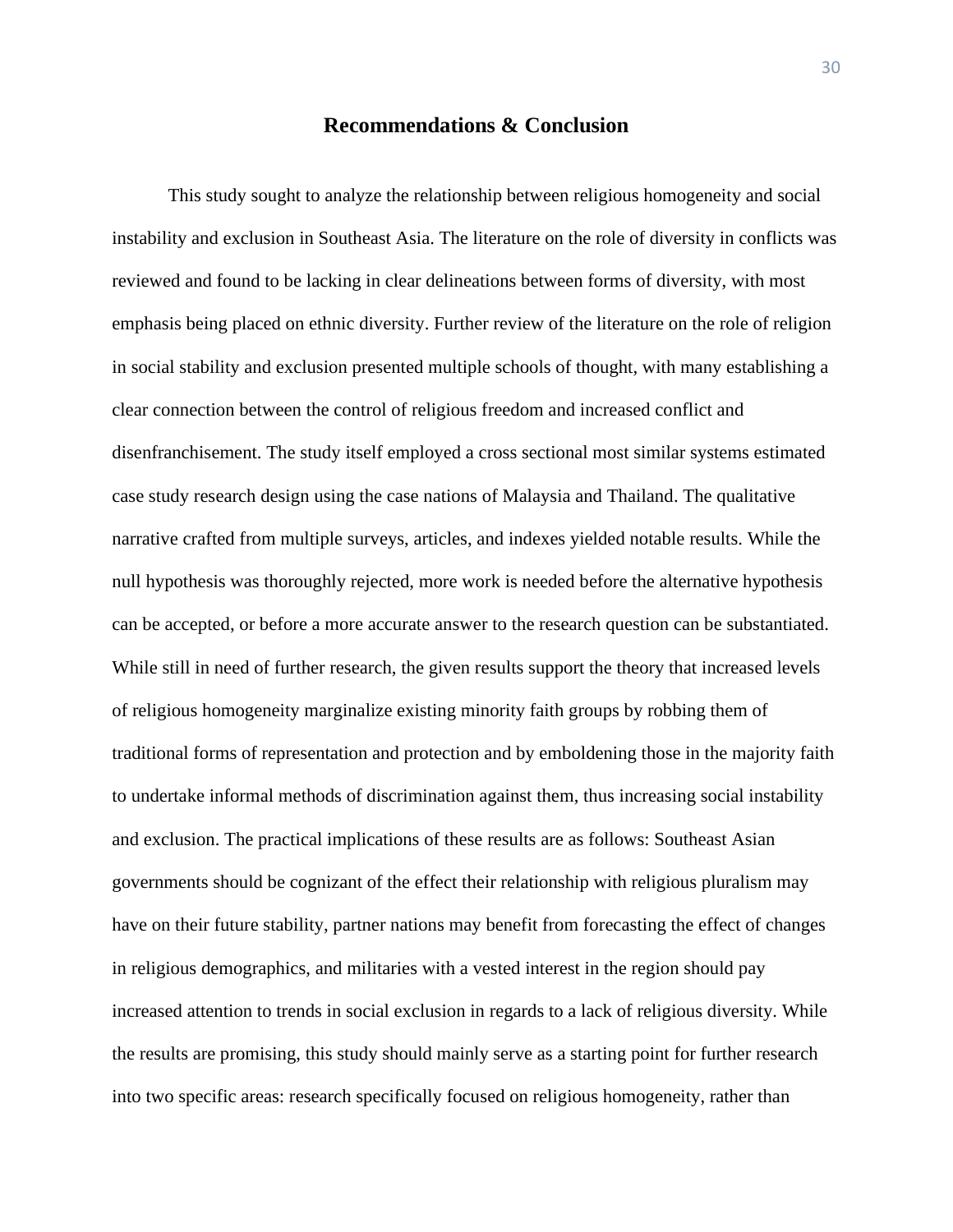ethnic diversity, and the role of social exclusion in studies of diversity. The region, and the world, will continue to adapt to the effects of globalization, but recognizing how they will adapt can lead to a more stable and equitable future for both.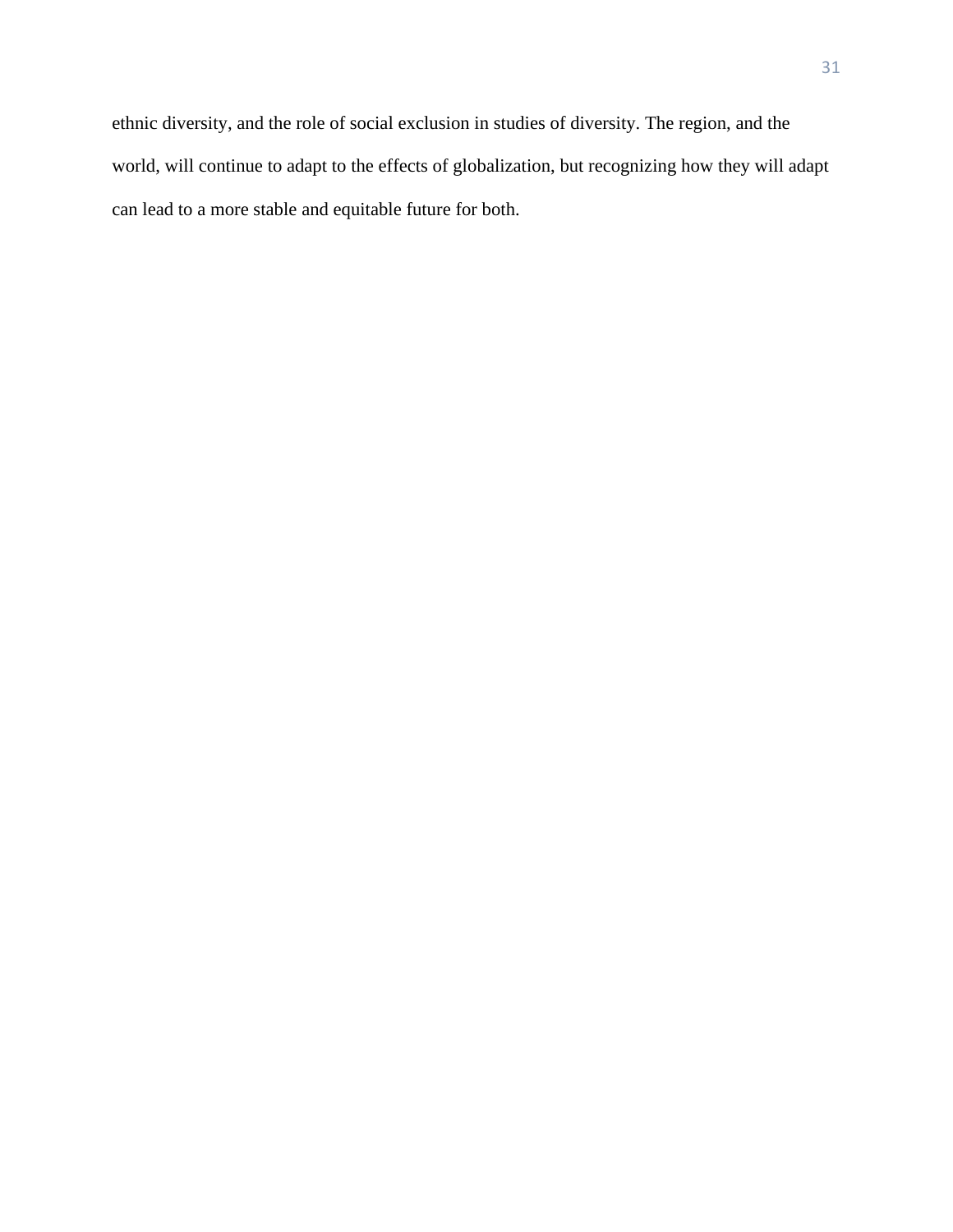- Abdul Rahman, N. F., & Mohd Khambali, K. (2013). Religious tolerance in Malaysia: Problems and challenges. *International Journal of Islamic Thought, 3*(1), 81-91. doi:10.24035/ijit.03.2013.007
- Alesina, A., Devleeschauwer, A., Easterly, W., Kurlat, S., & Wacziarg, R. (2003). Fractionalization. *Journal of Economic Growth, 8*(2), 155-194. Retrieved April 2, 2021, from http://www.jstor.org/stable/40215942
- Annett, A. (2001). Social Fractionalization, Political Instability, and the Size of Government. IMF Staff Papers, 48(3), 561-592. Retrieved March 22, 2021, from http://www.jstor.org.libproxy.troy.edu/stable/4621684
- Anyanwu, K. (1982). The Bases of Political Instability in Nigeria. Journal of Black Studies, 13(1), 101-117. Retrieved March 22, 2021, from http://www.jstor.org.libproxy.troy.edu/stable/2783978
- Arianti, V., Sobirin, A., Yaoren, K., Mahzam, R., Bashar, I., Chalermsripinyorat, R., & Nasir, A. (2020). SOUTHEAST ASIA: Indonesia, Philippines, Malaysia, Myanmar, Thailand, Singapore. *Counter Terrorist Trends and Analyses, 12*(1), 5-39. doi:10.2307/26865751
- Azra, A. (2006). Pluralism, coexistence and Religious harmony in Southeast ASIA. *Contemporary Islam,* 241-255. doi:10.4324/9780203965382-25
- Bankston, C. (2003). Rationality, Choice, and the Religious Economy: Individual and Collective Rationality in Supply and Demand. Review of Religious Research, 45(2), 155-171. doi:10.2307/3512580
- Basedau, M., Fox, J., Pierskalla, J., Strüver, G., & Vüllers, J. (2017). Does discrimination breed grievances—and do grievances breed violence? New evidence from an analysis of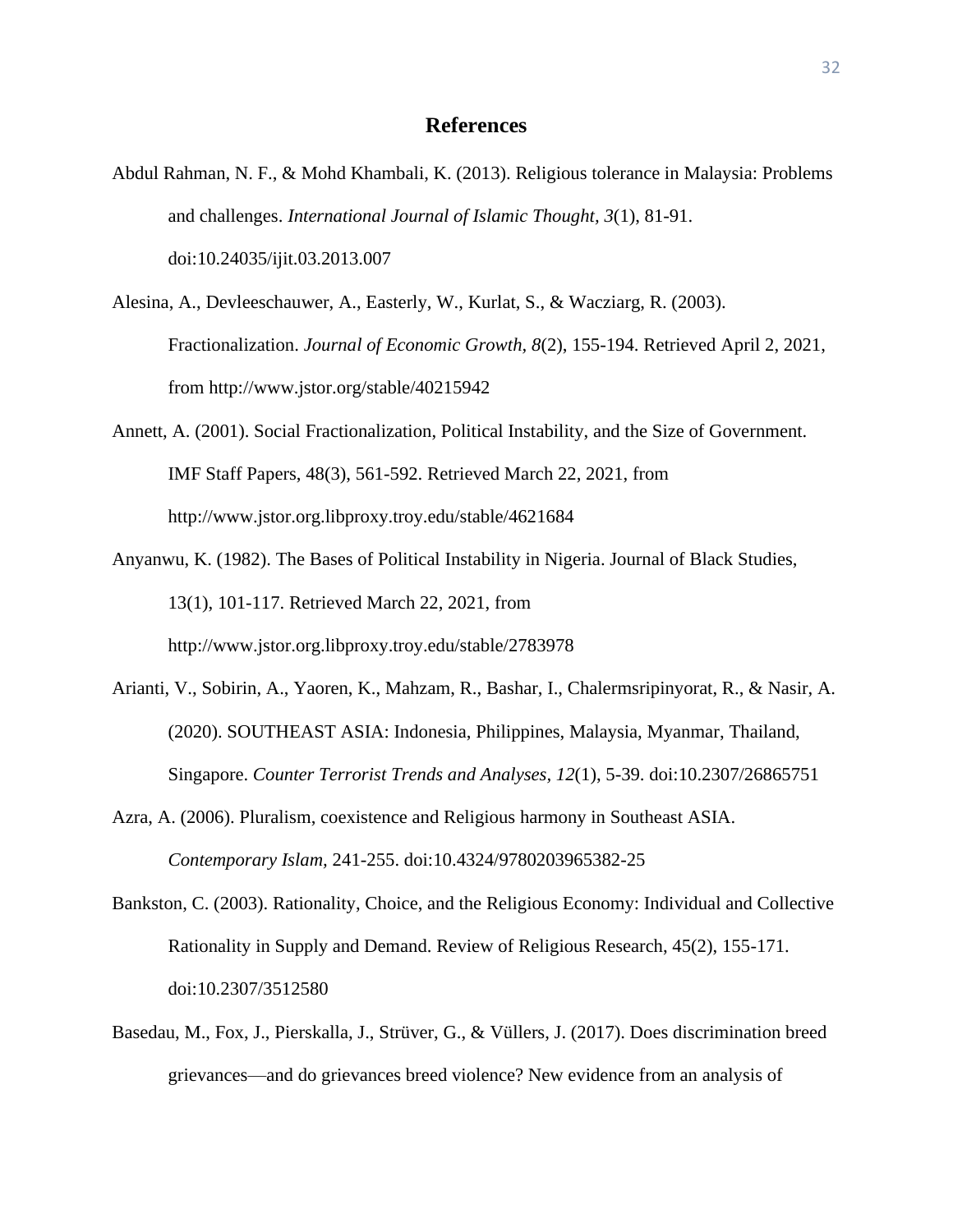religious minorities in developing countries. *Conflict Management and Peace Science, 34*(3), 217-239. doi:10.2307/26271460

- Basedau, M., & Koos, C. (2015). When Do Religious Leaders Support Faith-Based Violence? Evidence from a Survey Poll in South Sudan. Political Research Quarterly, 68(4), 760- 772. Retrieved March 22, 2021, from http://www.jstor.org.libproxy.troy.edu/stable/24637814
- Basedau, M., Pfeiffer, B., & Vüllers, J. (2016). Bad Religion? Religion, Collective Action, and the Onset of Armed Conflict in Developing Countries. The Journal of Conflict Resolution, 60(2), 226-255. Retrieved March 22, 2021, from http://www.jstor.org.libproxy.troy.edu/stable/24755910
- Bognár, B. (2017). Religious Sensemaking and Social Exclusion in the Western World. *Polish Sociological Review,* (197), 21-34. Retrieved March 13, 2021, from http://www.jstor.org/stable/26383064
- Bormann, N., Cederman, L., & Vogt, M. (2017). Language, Religion, and Ethnic Civil War. *The Journal of Conflict Resolution, 61*(4), 744-771. Retrieved March 22, 2021, from http://www.jstor.org/stable/26363873
- Bose, S. (2003). Post-Colonial Histories of South Asia: Some Reflections. *Journal of Contemporary History, 38*(1), 133-146. Retrieved March 22, 2021, from http://www.jstor.org/stable/3180701
- Brown, R., & Brown, R. (2011). The Challenge of Religious Pluralism: The Association Between Interfaith Contact and Religious Pluralism. *Review of Religious Research, 53*(3), 323-340. Retrieved March 27, 2021, from http://www.jstor.org/stable/41941067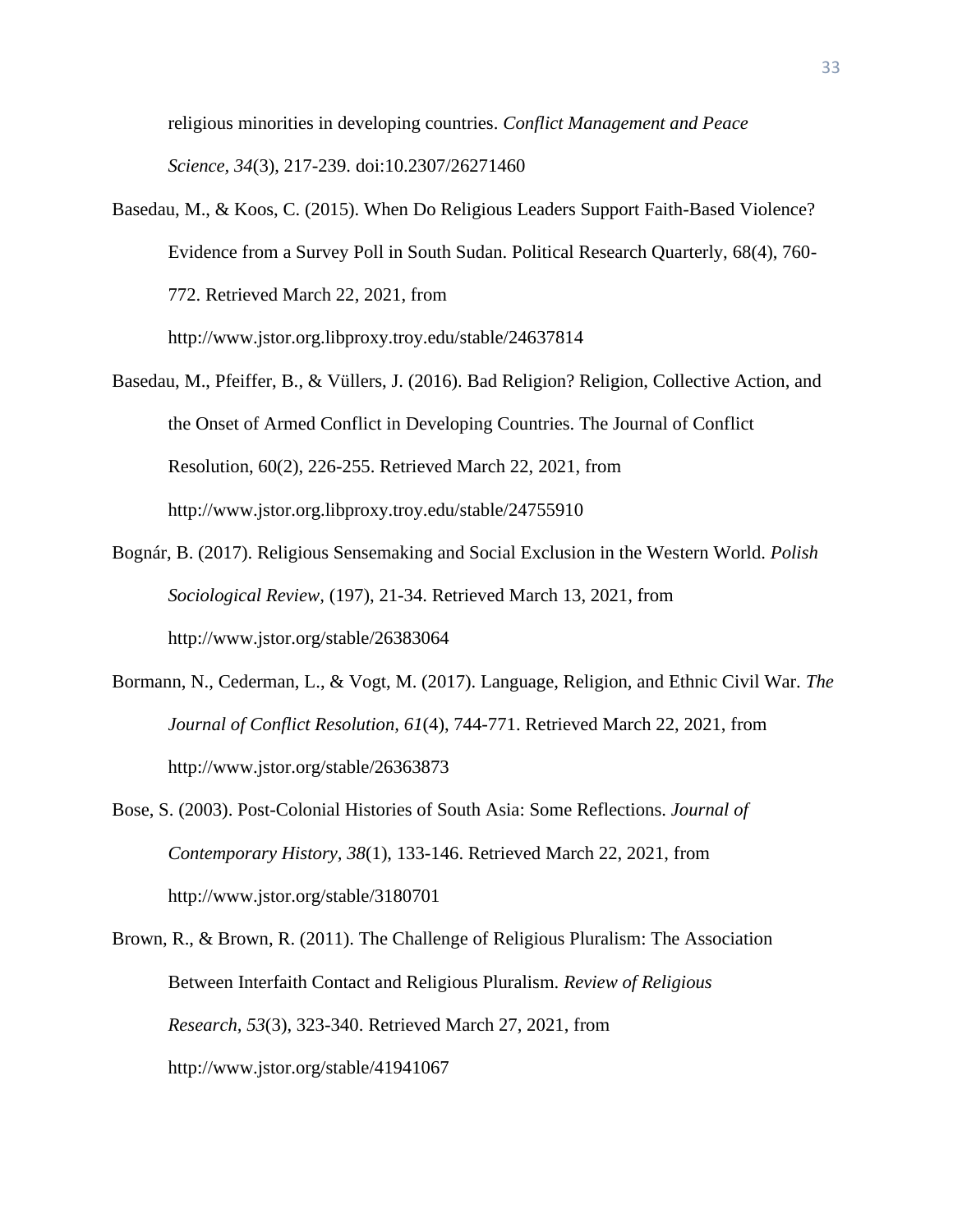- Busbarat, P. (2018). THAILAND IN 2017: Stability without Certainties. *Southeast Asian Affairs,* 343-362. Retrieved March 13, 2021, from https://www.jstor.org/stable/26492785
- Carothers, T., & O'Donohue, A. (Eds.). (2020). (Rep.). Carnegie Endowment for International Peace. doi:10.2307/resrep26920
- Chulov, M. (2019). The rise and fall of the ISIS 'caliphate'. Retrieved April 02, 2021, from https://www.theguardian.com/world/2019/mar/23/the-rise-and-fall-of-the-isis-caliphate
- Cordesman, A. (2019). Afghanistan: A War in Crisis! (pp. 239-270, Rep.). Center for Strategic and International Studies (CSIS). doi:10.2307/resrep22583.19

Dowd, C. (2015). Grievances, governance and Islamist violence in sub-Saharan Africa. *The Journal of* 

*Modern African Studies, 53*(4), 505-531. Retrieved March 22, 2021, from

http://www.jstor.org/stable/26309887

- Dowd, R. (2016). Religious Diversity and Religious Tolerance: Lessons from Nigeria. *The Journal of Conflict Resolution, 60*(4), 617-644. Retrieved March 13, 2021, from http://www.jstor.org/stable/24755888
- Driskell, R., Embry, E., & Lyon, L. (2008). Faith and Politics: The Influence of Religious Beliefs on Political Participation. Social Science Quarterly, 89(2), 294-314. Retrieved March 22, 2021, from http://www.jstor.org.libproxy.troy.edu/stable/42956315
- Factionalized elites index in ASEAN. (2020). Retrieved April 03, 2021, from https://www.theglobaleconomy.com/rankings/factionalized\_elites\_index/ASEAN/

Fearon, J. (2003). Ethnic and Cultural Diversity by Country. Journal of Economic Growth, 8(2), 195-222. Retrieved April 2, 2021, from http://www.jstor.org.libproxy.troy.edu/stable/40215943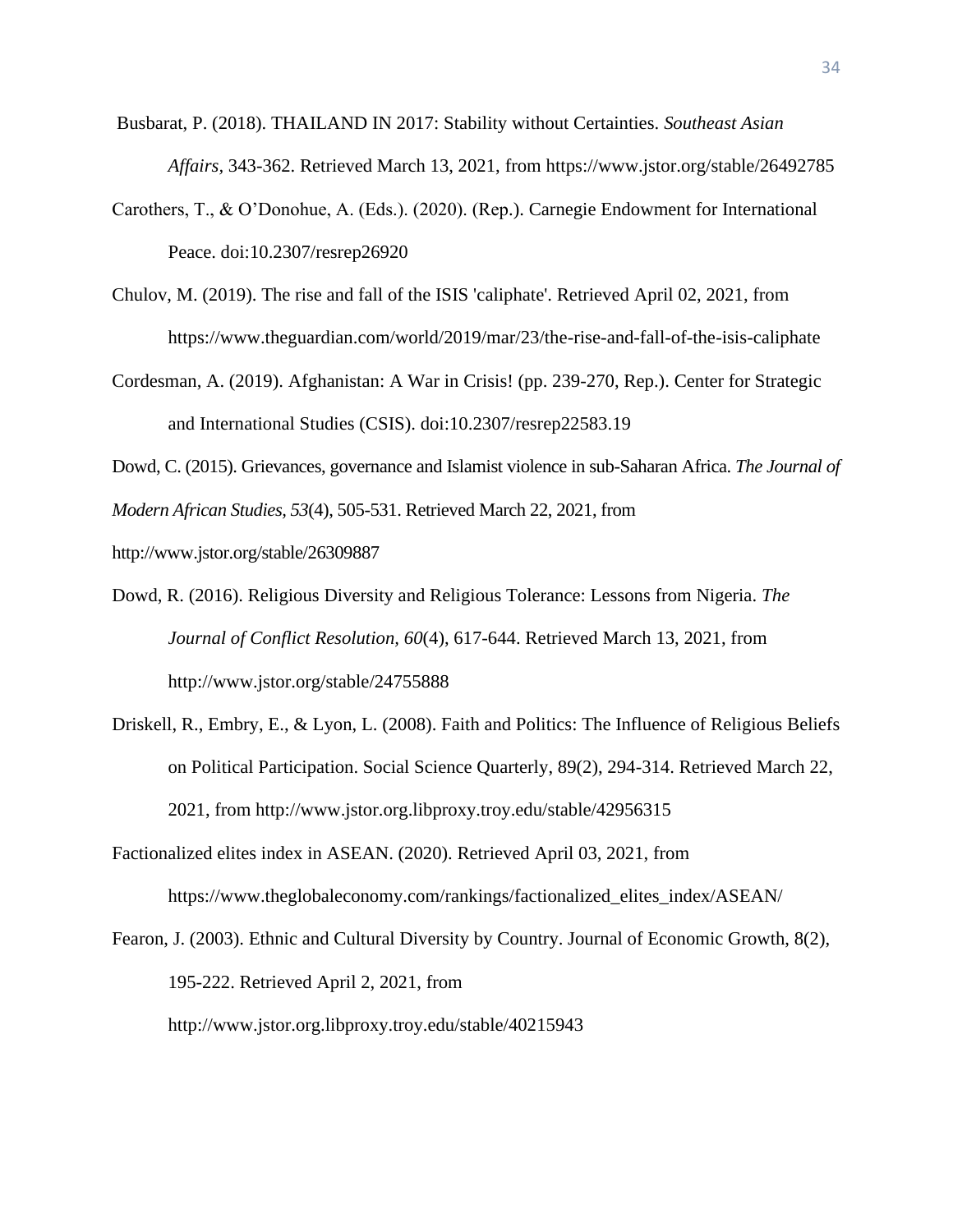- Ferrara, F. (2011). Thailand: Minimally stable, minimally democratic. *International Political Science Review / Revue Internationale De Science Politique, 32*(5), 512-528. Retrieved March 13, 2021, from http://www.jstor.org/stable/41308911
- Fisher, M. (2014). This map of the world's most religiously diverse countries may surprise you. Retrieved April 02, 2021, from https://www.vox.com/2014/4/15/5617068/a-surprisingmap-of-the-worlds-most-and-least-religiously-diverse
- Fosu, A. (1992). Political Instability and Economic Growth: Evidence from Sub-Saharan Africa. Economic Development and Cultural Change, 40(4), 829-841. Retrieved March 22, 2021, from http://www.jstor.org.libproxy.troy.edu/stable/1154636
- Fox, J. (1999). The Influence of Religious Legitimacy on Grievance Formation by Ethno-Religious Minorities. *Journal of Peace Research, 36*(3), 289-307. Retrieved March 22, 2021, from http://www.jstor.org/stable/424694
- Fragile state index in ASEAN. (2020). Retrieved April 03, 2021, from https://www.theglobaleconomy.com/rankings/fragile\_state\_index/ASEAN/
- Gault-Sherman, M., & Draper, S. (2012). What Will the Neighbors Think? The Effect of Moral Communities on Cohabitation. *Review of Religious Research, 54*(1), 45-67. Retrieved March 16, 2021, from http://www.jstor.org/stable/41940763
- Gomes, J. (2013). Religious Diversity, Intolerance and Civil Conflict. Universidad Carlos III de Madrid. Retrieved March 16, 2021, from https://core.ac.uk/download/pdf/29404273.pdf
- Grim, B. J., & Finke, R. (2011). *The price of freedom denied: Religious persecution and conflict in the twenty-first century*. New York: Cambridge University Press.
- Group grievance index in ASEAN. (2020). Retrieved April 03, 2021, from https://www.theglobaleconomy.com/rankings/group\_grievance\_index/ASEAN/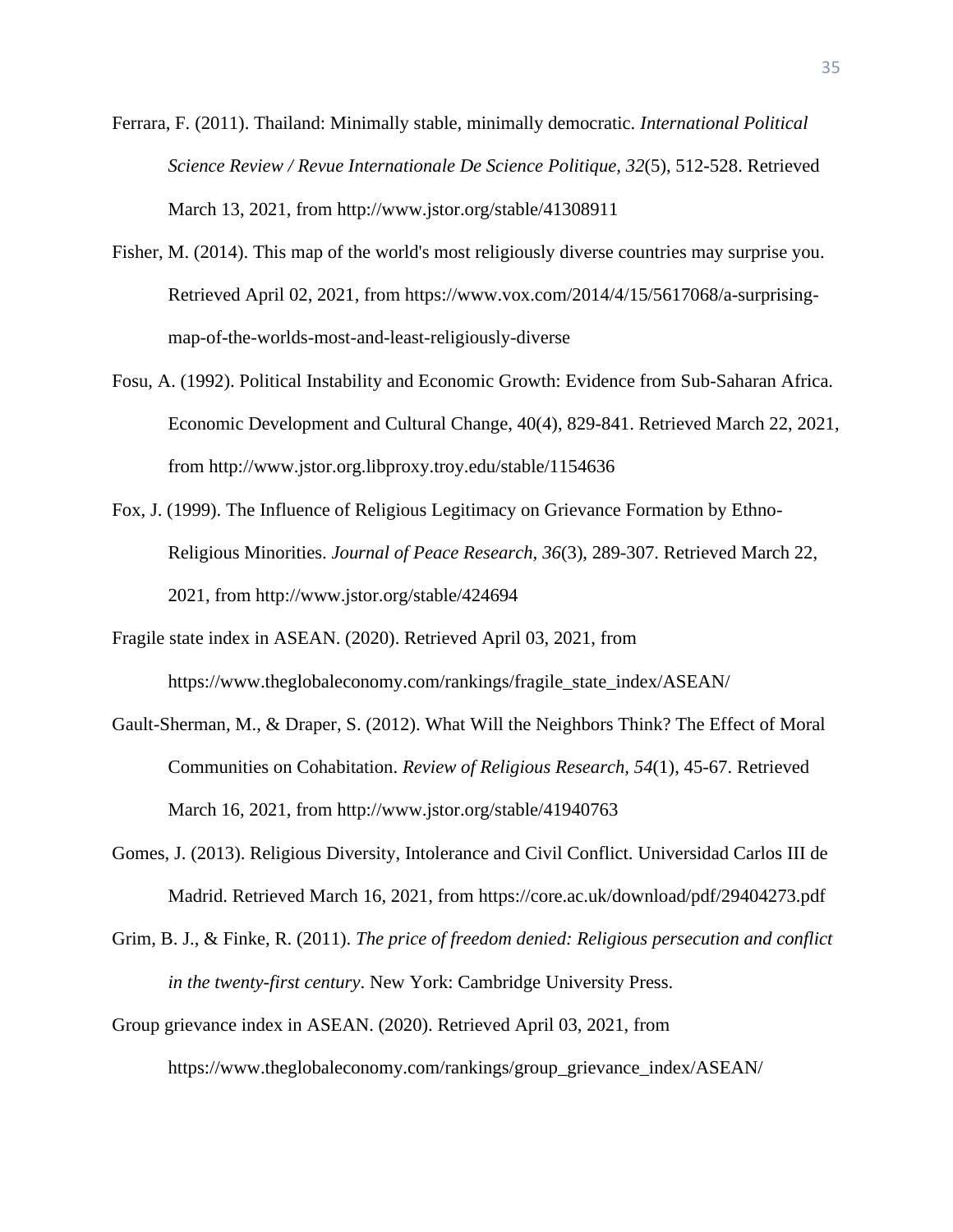- Hasenclever, A., & De Juan, A. (2007). Grasping the Impact of Religious Traditions on Political Conflicts: Empirical Findings and Theoretical Perspectives. *Die Friedens-Warte, 82*(2/3), 19-47. Retrieved March 16, 2021, from http://www.jstor.org/stable/23773926
- Hoffman, M., & Jamal, A. (2014). Religion in the Arab Spring: Between Two Competing Narratives. *The Journal of Politics, 76*(3), 593-606. doi:10.1017/s0022381614000152
- Hirschl, R., & Shachar, A. (2018). Competing Orders? The Challenge of Religion to Modern Constitutionalism. *The University of Chicago Law Review, 85*(2), 425-456. Retrieved March 13, 2021, from https://www.jstor.org/stable/26455913
- Huber, C., & Basedau, M. (2018). (Rep.). German Institute of Global and Area Studies (GIGA). doi:10.2307/resrep21211
- Is there religious freedom in Malaysia? Survey shows one in 10 says no: Malay Mail. (2017). Retrieved April 05, 2021, from

https://www.malaymail.com/news/malaysia/2017/05/26/is-there-religious-freedom-inmalaysia-survey-shows-one-in-10-says-no/1385625

- Izzuddin, M., (2020). Malaysia in 2019: Enduring Stability in a Chaotic Year. *Asian Survey* 1 February 2020; 60 (1): 100–108. doi: https://doi.org/10.1525/as.2020.60.1.100
- Kanas, A., & Martinovic, B. (2017). Political Action in Conflict and Nonconflict Regions in Indonesia: The Role of Religious and National Identifications. Political Psychology, 38(2), 209-225. Retrieved March 22, 2021, from http://www.jstor.org.libproxy.troy.edu/stable/45095161
- Kilavuz, M. (2020). Determinants of Participation in Protests in the Arab Uprisings: Grievances and Opportunities in Egypt and Tunisia. *Uluslararası İlişkiler / International Relations, 17*(67), 81-96. doi:10.2307/26928572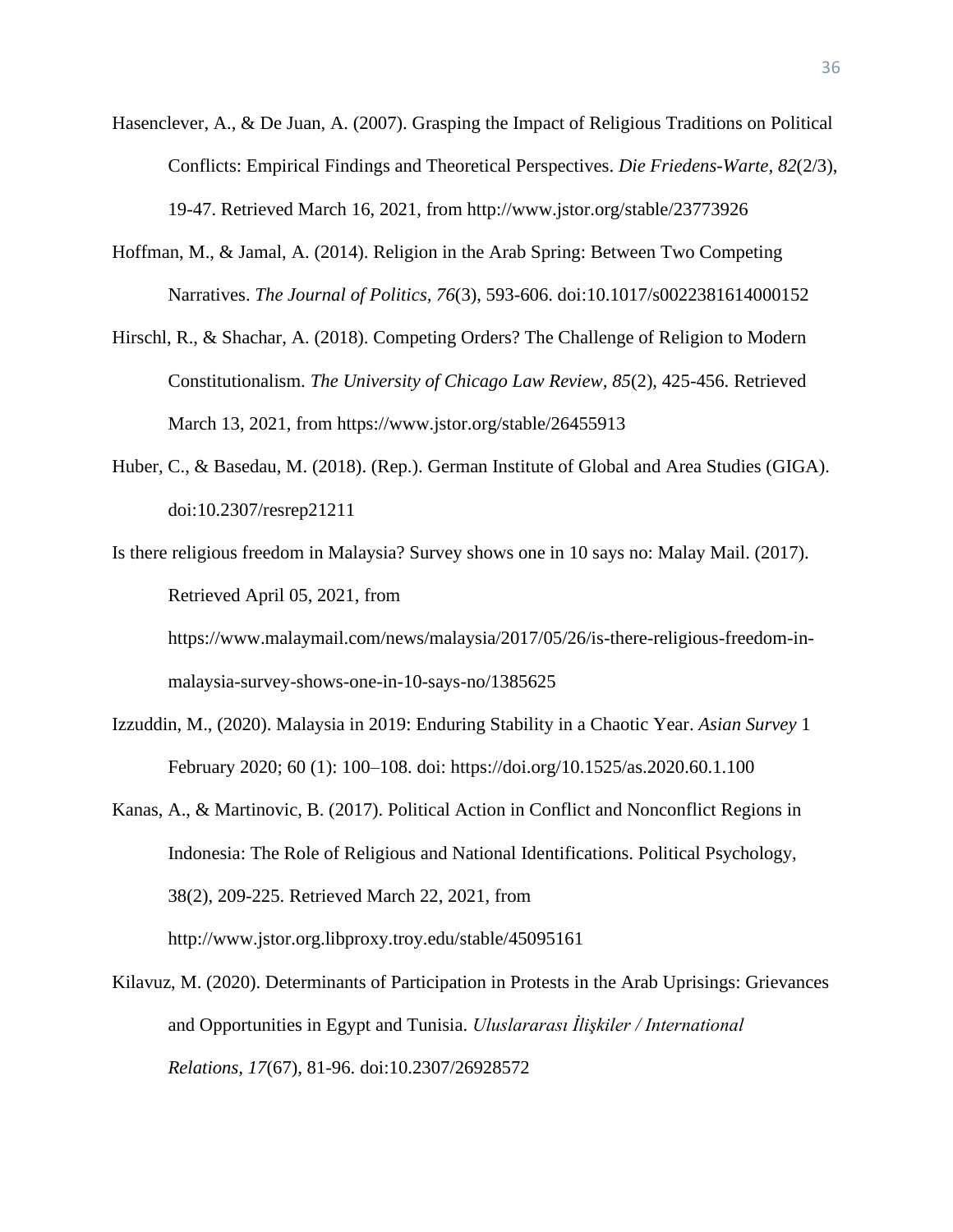- Kinnvall, C. (2004). Globalization and Religious Nationalism: Self, Identity, and the Search for Ontological Security. Political Psychology, 25(5), 741-767. Retrieved March 22, 2021, from http://www.jstor.org.libproxy.troy.edu/stable/3792342
- Leiden, C. (1965). Political Instability in Syria. The Southwestern Social Science Quarterly, 45(4), 353-360. Retrieved March 22, 2021, from http://www.jstor.org.libproxy.troy.edu/stable/42867768
- McCauley, J. F. (2017). *The logic of ethnic and religious conflict in Africa*. Cambridge, United Kingdom: Cambridge University Press.
- Maoz, Z., & Henderson, E. (2020). Religion and International Conflict. In Scriptures, Shrines, Scapegoats, and World Politics: Religious Sources of Conflict and Cooperation in the Modern Era (pp. 146-223). Ann Arbor: University of Michigan Press. doi:10.3998/mpub.11353856.8
- Maoz, Z., & Henderson, E. (2020). Religion and Quality of Life. In *Scriptures, Shrines, Scapegoats, and World Politics: Religious Sources of Conflict and Cooperation in the Modern Era* (pp. 344-369). Ann Arbor: University of Michigan Press. doi:10.3998/mpub.11353856.11
- McAtackney, L., & Palmer, R. (2016). Colonial Institutions: Uses, Subversions, and Material Afterlives. International Journal of Historical Archaeology, 20(3), 471-476. Retrieved March 22, 2021, from http://www.jstor.org.libproxy.troy.edu/stable/26174302
- Mohamedou, M. (2018). Conclusion: Colonialism Boomerang. In A Theory of ISIS: Political Violence and the Transformation of the Global Order (pp. 166-189). London: Pluto Press. doi:10.2307/j.ctt1x07z89.12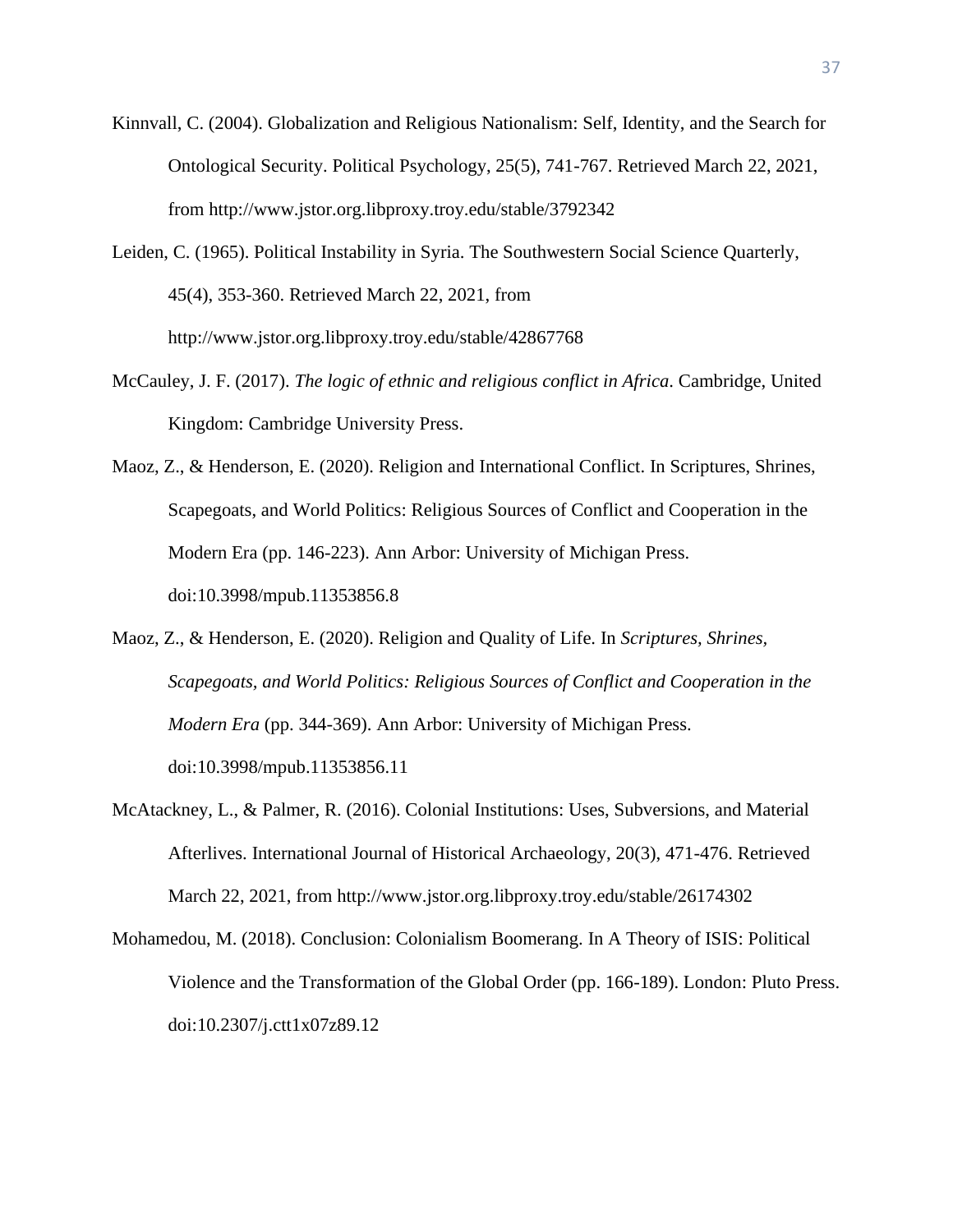- Nilsen, M., & Hara, S. (2017). RELIGIOUS MOTIVATION IN POLITICAL STRUGGLES: THE CASE OF THAILAND'S PATANI CONFLICT. *Journal of Religion and Violence, 5*(3), 291-311. doi:10.2307/26671548
- Ogwang, T. (2020). The Management of Social Tensions and Community Grievances in the Albertine Region of Uganda. In Langer A., Ukiwo U., & Mbabazi P. (Eds.), Oil Wealth and Development in Uganda and Beyond: Prospects, Opportunities, and Challenges (pp. 285-306). Leuven (Belgium): Leuven University Press. doi:10.2307/j.ctvt9k690.19
- Olson, D., & Li, M. (2015). Does a Nation's Religious Composition Affect Generalized Trust? The Role of Religious Heterogeneity and the Percent Religious. *Journal for the Scientific Study of Religion, 54*(4), 756-773. Retrieved March 13, 2021, from http://www.jstor.org/stable/26651395
- Political stability in ASEAN. (2019). Retrieved April 03, 2021, from https://www.theglobaleconomy.com/rankings/wb\_political\_stability/ASEAN/
- Qurtuby, S. (2012). Reconciliation from Below: Indonesia's Religious Conflict and Grassroots Agency for Peace. Peace Research, 44/45(2/1), 135-162. Retrieved March 22, 2021, from http://www.jstor.org.libproxy.troy.edu/stable/24429463
- Riedl, R. (2012). Transforming Politics, Dynamic Religion: Religion's Political Impact in Contemporary Africa. African Conflict and Peacebuilding Review, 2(2), 29-50. doi:10.2979/africonfpeacrevi.2.2.29
- Security threats index in ASEAN. (2020). Retrieved April 03, 2021, from https://www.theglobaleconomy.com/rankings/security\_threats\_index/ASEAN/